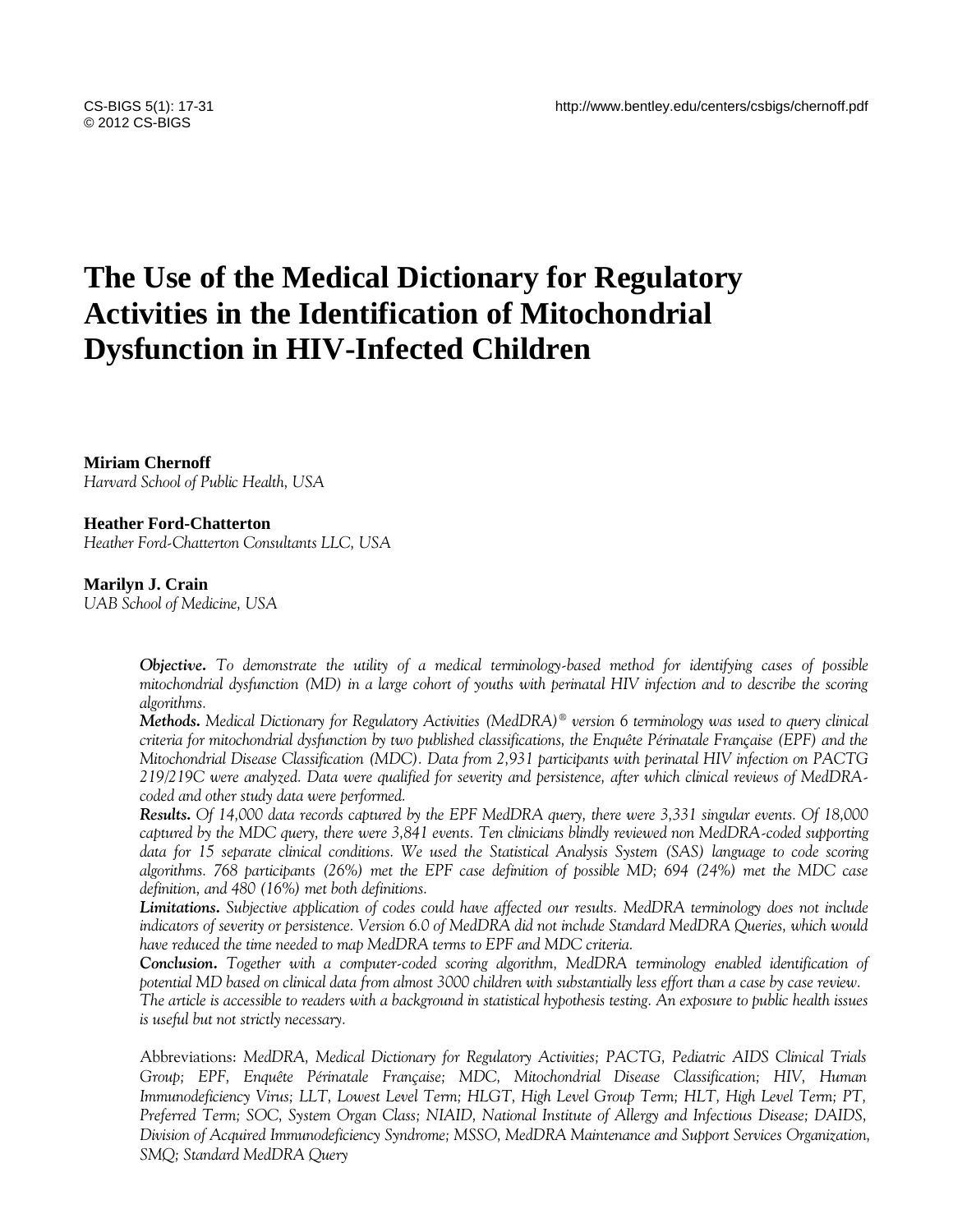### **1. Introduction**

Identifying complex medical conditions utilizing large clinical databases is a challenging process, which requires manual or computational data retrieval and clinical classification that is specific enough to allow reasonable case identification (Brophy et al., 2006; Lin et al., 2006; Webster et al., 2006). We analyzed data from a prospective, observational study of almost 3000 children with pediatric HIV disease, followed from birth to 24 years of age, to understand whether there was an association between clinically defined mitochondrial dysfunction (MD, an illness due to a malfunction of the mitochondria, the sections of a cell that generate energy for it) and exposure to selected antiretroviral medications, one of several proposed etiologies (causes) for MD (Crain et al., 2010). When clinical symptoms, diagnoses, and laboratory abnormalities suggest MD, definitive diagnosis of MD requires tissue for histopathology, enzymology, respiratory chain function, and molecular genetics testing, (Andreu and DiMauro, 2003; Bernier et al., 2002; DiMauro, 1998; DiMauro, 2004; DiMauro and Schon, 2003; Scaglia, 2004; Wolf and Smeitink, 2002; Walker et al., 2002), data which were not available from the parent study. In their absence, we applied two published criteria for clinical signs and symptoms associated with MD: the Enquête Périnatale Française (French Pediatric Cohort, EPF; Appendix 1 (Barret et al., 2003; Blanche et al., 1999; Brogly et al., 2007) and the Mitochondrial Disease Classification (MDC; Appendix 2) (Wolf and Smeitink, 2002).

Our objective in this paper is to demonstrate how we processed a complex set of data using a medical terminology system, in particular, the Medical Dictionary for Regulatory Activities (MedDRA)® (International Conference on Harmonization of Technical Requirements for Registration of Pharmaceuticals for Human Use, 2009; Maintenance and Support Services Organization, 2012; Maintenance and Support Services Organization, 2009) to filter large amounts of disparate data, enabling further clinical review and statistical analysis. We also summarize the scoring algorithms which we used to identify cases of possible mitochondrial dysfunction and compare the two sets of findings. SAS code and de-identified data are provided.

#### *Background*

The EPF algorithm targets 24 clinical conditions and classifies them as either major or minor criteria affecting neurologic or other organ systems (Appendix 1). MD "cases" are defined by the occurrence of at least one major condition on a single occasion or at least two minor conditions on each of two occasions, not necessarily at the same time (Barret et al., 2003; Blanche et al., 1999; Brogly et al., 2007). In contrast, the MDC algorithm classifies 40 clinical conditions into three presenting organ systems (muscular, central nervous system, and multi-system) (Appendix 2). Points are accrued for each condition reported, up to a maximum of four points according to the presenting system. Metabolic and morphological criteria can each provide up to four additional points, for a maximum of twelve points (Wolf and Smeitink, 2002). With primarily clinical data, a maximum score of four points is possible.

The MedDRA terminology is a large and detailed set of terms that provides internationally recognized categories for each coded event (Maintenance and Support Services Organization, 2012; Maintenance and Support Services Organization, 2009; Brown, 2004). MedDRA is a multiaxial system, which allows for classification of a particular Preferred Term (PT) into more than one System Organ Class (SOC), High Level Group Terms (HLGT) and High Level Terms (HLT). Coding is done from the Lowest Level Term (LLT) level upward through the hierarchy. LLTs correspond to what might be written on a study case report form and are grouped into PTs, each representing a unique clinical or laboratory event. Each LLT maps to one and only one PT; however multiple LLTs may map to the same PT. The MedDRA terminology also includes terms for medical procedures and medical device functioning, and for social and environmental circumstances. Examples of SOCs include: Blood and lymphatic system disorders; Cardiac disorders, Eye disorders; Congenital, familial and genetic disorders. Coding conventions determine which SOC will be primary.

For a previous study utilizing the same parent database as ours, researchers performed case by case reviews to identify mitochondrial dysfunction in young children perinatally exposed to HIV but without HIV infection (Brogly et al., 2007). Although our study drew on children from the same parent study, we examined those children with perinatal HIV infection. As a result, there were many more participants and many more clinical events and resulting data entries to review. A case-bycase review would have been prohibitive. Here, we will show how we used MedDRA terminology to prepare for further analysis.

#### **2. Methods**

The study population was derived from the Pediatric AIDS Clinical Trials Group (PACTG) protocols 219 and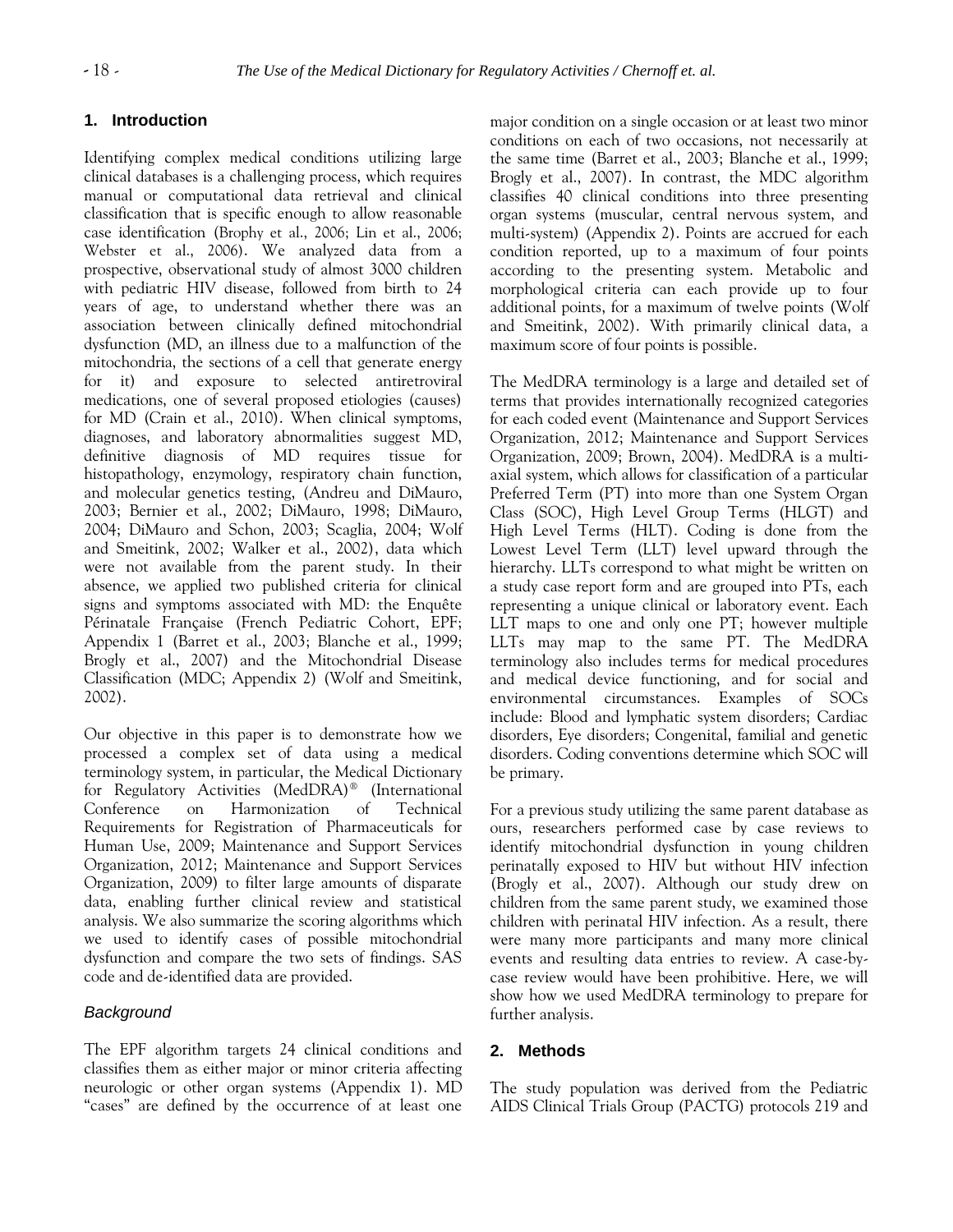219C: Pediatric Late Outcomes Protocol, which prospectively followed participants for long-term outcomes of HIV treatment with the goal of assessing late outcomes and complications of HIV infection and exposure to antiviral medications used to treat this infection (Brogly, et al., 2005; Gona, et al., 2006; Ylitalo, et al., 2006; Nachman, et al., 2009). PACTG 219 opened in 1993; participants were children of HIV-infected women enrolled in perinatal treatment trials and children with HIV enrolled in PACTG HIV treatment clinical trials. A later version (219C) was opened in 2000 to all children with HIV within the PACTG and to children and youth from birth to 24 years of age with maternal HIV infection as their primary risk factor. Study sites obtained approval from their respective Institutional Review Boards for Human Research and written consent from the child's parent or guardian. The study closed in May 2007 after enrolling 5,845 children (3,531 HIV infected, 2,238 uninfected, and 76 with unknown status). We restricted our study to participants with confirmed perinatal HIV infection who had been on study for at least six months and who had at least two laboratory visits at the time of their last study visit or by May 3, 2005, the date at which our dataset was retrieved for analysis  $(n=2931)$ .

HIV-infected children and adolescents were followed with clinical exams and laboratory studies at three month intervals. Physical findings, clinical diagnoses, and diagnostic laboratory test results (HIV-related virology, immunology, hematology and chemistry) were recorded at each visit according to the protocol schedule, while neuropsychological testing occurred less frequently. More specialized examinations (e.g., echocardiography and audiometric testing) were performed as clinically required. Data from case report forms were already being coded using MedDRA for the purpose of safety reporting. Where events were graded according to the DAIDS toxicity tables, in most cases, we applied broad definitions of abnormality and included those events that reflected the need for more than minimal clinical intervention, e.g., moderate (grade 2) or more severe.

#### 2.1. MedDRA coding and case definition mapping

Data designated for MedDRA coding in 219/219C included diagnoses, signs and symptoms, and laboratory investigations. Events were graded by clinical sites using the National Institute of Allergy and Infectious Diseases (NIAID) Division of Acquired Immunodeficiency Syndrome (DAIDS) 1994 Toxicity Tables. Reported events were then coded by experienced and qualified MedDRA coders for the purpose of safety reporting and stored in a central database known as the "events table". This provided us with a large database to use for our study. Diagnosis events from hospitalization case report form data, which were separately MedDRA-coded, were added to the study database. Each event was assigned a Lowest Level Term (LLT), which in turn was automatically categorized into the MedDRA five-level hierarchy (Figure 1 shows an example of the clinical event Dysphemia (stuttering), in which case the LLT and PT are identical and only the PT term is shown). Quality assurance of the MedDRA code assignment was ongoing throughout the study collection, ensuring consistency in code assignment for similar events. Quality assurance review took into account changes in coding conventions during the study collection period. The MedDRA version remained static during the collection period, with all data records coded in MedDRA version 6.0.



**Figure 1.** MedDRA Hierarchy for PT Dysphemia.

To build the case definition mapping, all MedDRA High Level Group Terms (HLGT) and High Level Terms (HLT) were searched manually for terms meeting clinical criteria specified by the two case definitions used in this study. HLGTs and HLTs of interest were then further expanded to the Preferred Term (PT) level. Lowest Level Terms (LLT) were also examined in some cases, as colloquial terms and/or synonyms are only represented at this level, and in some instances this specificity was needed. Only primary pathways were used when searching the MedDRA hierarchy. Each of the 24 diagnostic criteria for the EPF and 41 for the MDC case definitions was represented by one or more MedDRA sub-queries, each comprised of varying numbers of PT terms. The selected MedDRA terms associated with each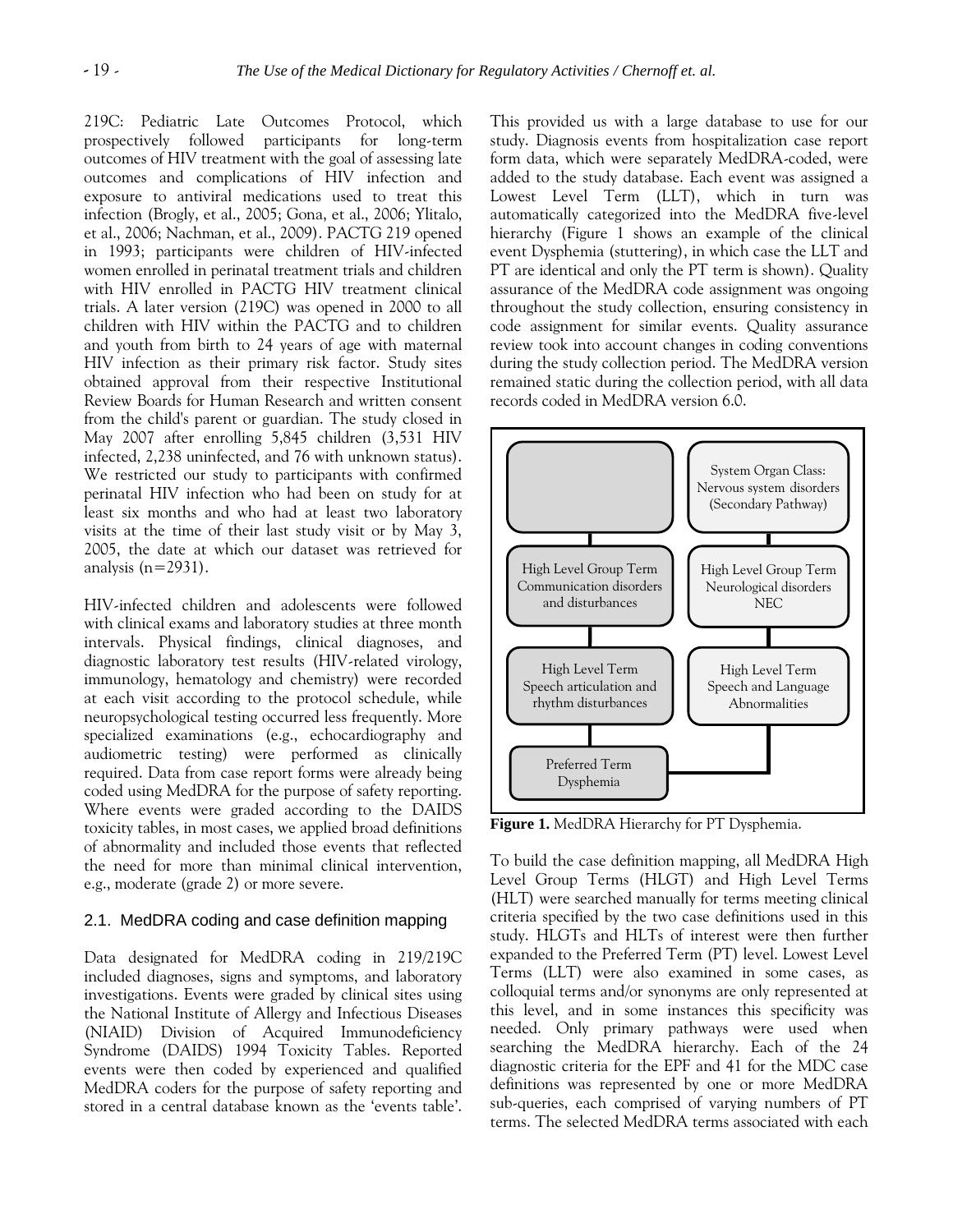set of diagnostic criteria were reviewed by clinicians to ensure accurate assignment. Any term referring to a condition where an etiology other than potential mitochondrial disease was specifically stated or implied was eliminated; e.g., conditions resulting from trauma. Database records matching the final group of selected MedDRA terms constituted the results of our MedDRA query. Each set of terms for a diagnostic-specific condition constituted a "sub-query". Summary statistics included the number of unique PTs that defined each condition-specific sub-query, the number of unique PT terms captured in our database, and the number of "hits," that is, the number of instances of each PT term within each sub-query, counting at most one per participant.

We also reviewed study data that were not MedDRA coded (e.g., echo-cardiograms, growth data, birth characteristics, ungraded laboratory values such as albumin and neuropsychological test results) to identify objective events that may not have been reported as diagnoses and therefore would not have been coded in the events dataset. These supplemental data also were used to rule out explanatory conditions other than MD.

#### 2.2. Case Assignment

There were several stages in the process of applying the EPF and MDC case definitions to our MedDRA coded data. First, we grouped the results of the original MedDRA query into clinical conditions relevant to our scoring algorithms. Graded events were only included in this study if they were abnormal (grade 2 or more severe). All laboratory events were required to be abnormal on at least two sequential visits (persistence required a minimum of three months duration). Other conditions required ascertaining the age at onset, whether or not more than one event occurred, or whether an event occurred multiple times. For example, in the EPF classification, major febrile seizures must have occurred by 6 months of age or there must have been 2 or more episodes.

We also developed relevant clinical definitions for diagnoses associated with laboratory or neuropsychological test abnormalities. For example, we used a combination of CPK (Creatine PhosphoKinase) laboratory test results and myalgia symptoms to identify rhabdomyolysis (MDC). For reduced muscle power (EPF), in the absence of a diagnosis, we used the result of testing with the Bayley Scales of Infant Development (Bayley, 1969; Bayley, 1993) reflecting impaired motor function in the presence of normal neurocognitve function.

#### Clinical Validation

Wherever possible we verified clinical diagnoses by laboratory or physical findings, through a mixture of computer-based algorithms and/or clinician reviews. Clinicians reviewed echocardiogram results for cardiomyopathy diagnoses; for sensorineural hearing loss, audiometric exam data were reviewed. Growth measures were subject to both computer and clinical reviews. For acquired microcephaly, head circumference data were used to identify participants with initially normal measurements but who had subsequent poor head growth, and we constructed a new "PT term" (Low Head Circumference) to document these cases. Similarly, for short stature, we identified whether height was below the 3<sup>rd</sup> percentile or more than 2 standard deviations below the age- and sex-normed mean on at least two sequential visits and called the constructed PT term "Low height measures". Other constructed PT terms were based on low body weight (grouped under "failure to thrive") and on significant, moderate or mildly impaired Weschler and Bayley neurodevelopmental test scores (delayed psychological development conditions). Clinicians also reviewed potential cases and filtered out unconfirmed events. In each clinician review, blinding was maintained with regard to a child's other conditions.

#### *Scoring Algorithms*

We then applied the published scoring algorithms for the EPF and MDC criteria to our MedDRA-coded data and determined whether or not each participant met case criteria, and the date at which the event occurred (e.g., the highest MDC score, or the earliest date at which the EPF criteria were satisfied, along with other summary variables such as the date of each incremental MDC point). We coded the scoring algorithms using the Statistical Analysis System (SAS) v9 (SAS Institute Inc., 2002-2003) We have provided the SAS input datasets and scoring code for each algorithm as well as the code used to generate the comparison between EPF and MDC results (refer to Appendix 3 for the list of programs and datasets provided). All data have been de-identified and patient identifiers have been randomly assigned to protect the confidentiality of the research participants. Dates are represented as days since birth. Cohen"s kappa coefficient was used to assess agreement between scoring methods and McNemar"s test of asymmetry was used to assess whether more cases were identified by either published algorithm (Agresti, 1996).

For each algorithm, we assigned a numerical code to represent specific clinical conditions, corresponding to those listed in Appendix 2 or their components. Refer to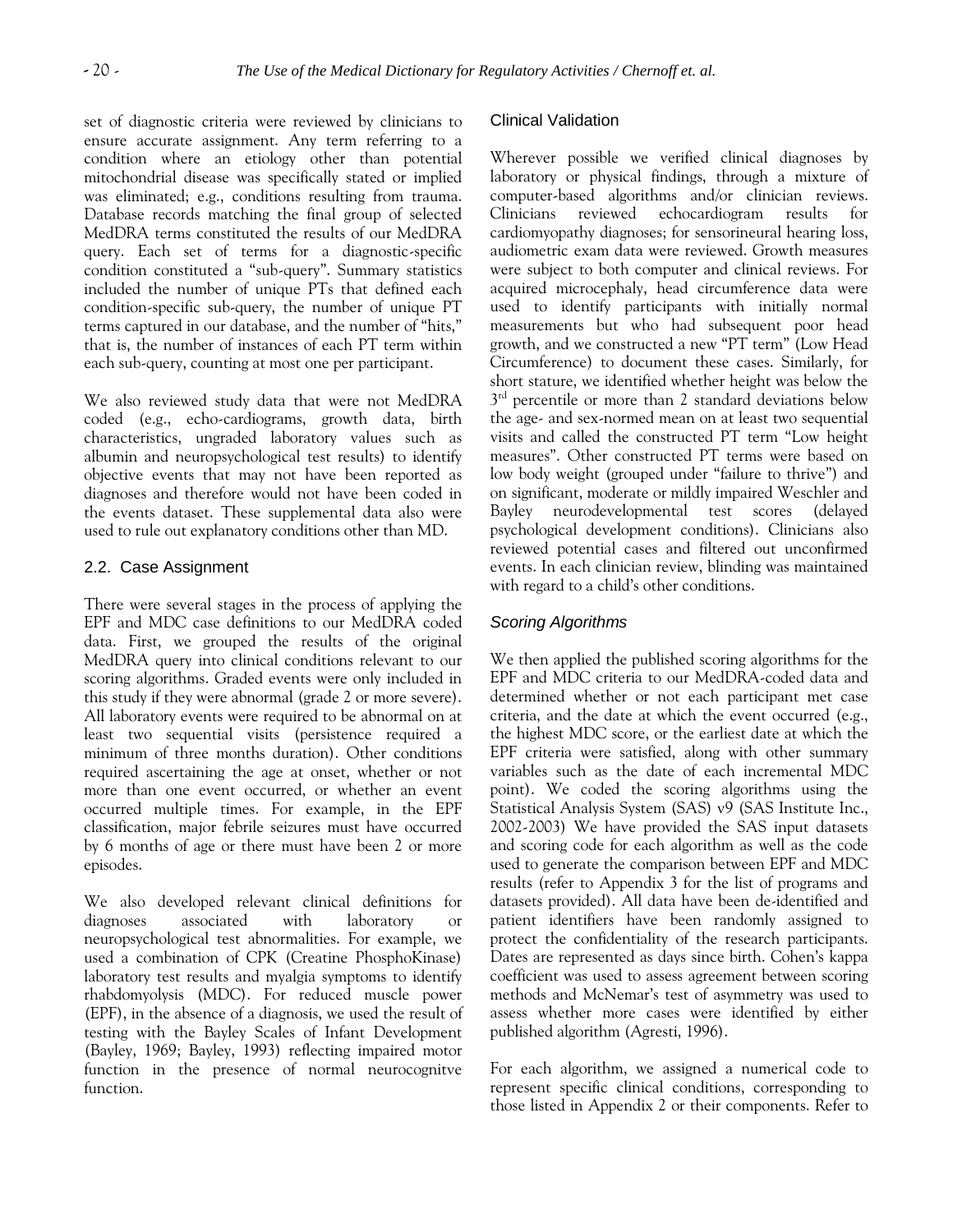the SAS format codes, "q1f" (EPF) and "q2f" for the value lists (MDC; Appendix 3, Program mito tmpformat meth.sas). The EPF algorithm required that either one of the 16 major clinical conditions or two of the eight minor conditions (each occurring on at least two visit dates) occurred (Appendix 1). Since each of the contributing minor clinical conditions must have occurred on two separate visits, the input dataset to the scoring program, "find\_date\_q1\_meth.sas", included one event per clinical condition and visit date in order to allow us to determine whether the minor condition criterion was met. The summary output dataset ("date\_fq1.sas7bdat") holds variables that indicate if either the major or minor condition were satisfied ("major", "minor"; these variables are "1" if the condition was satisfied, "0" if not). A case is thus determined by either "major" or "minor" holding the value of "1". The field, "sortdt," holds the earliest date the EPF criterion was met. A second output dataset ("datall\_fq1.sas7bdat") holds a record for each "scorable" clinical event. All major events were "scorable" and the dataset includes a record for each visit on which the event was reported. In contrast, a minor event was "scorable" if it occurred on at least 2 visits. The dataset holds at least one record for each minor event (if it occurred on just 2 visits) and an additional record for each additional visit on which it was reported. This dataset can be used to summarize the variety of clinical conditions these participants experienced.

There were 52 condition types, which we identified for scoring the MDC algorithm; 6 of these related to the metabolic class of events, and 46 to the clinical events classed as Central Nervous System (CNS), Muscular, or Multisystem. Scores were cumulated according to the participant"s presenting clinical system ("find\_date\_q2\_meth.sas"). The input dataset required only the earliest reported event per clinical condition. We first identified the system associated with the earliest scorable event and then derived the total points. With only a few exceptions, each clinical condition or groups of conditions contributed 1 point. The maximum number of points allowed varied by clinical system, as did the maximum allowable for systems other than the first reported. For example, if the presenting system was the muscular system, conditions within it could contribute at most 2 points, and, in addition, at most 1 point could come from the CNS system and at most 2 points from the Multisystem group of events. The point score would be truncated at 4 points, if the total was greater. A similar scoring system held if the CNS system presented first. However, if the Multisystem class presented first, included events could cumulate a total of 3 points, with one additional point coming from events classed as CNS or muscular. Scoring for clinical criteria alone could not exceed four points. Another four points, could be added for the metabolic system and morphological systems, for a potential maximum score of 12. However, in our database, we had no scorable events from either of those two classes of conditions so the maximum score possible was 4.

In the summary output dataset ("date\_fq2.sas7bdat"), the variables "total" and "maxdate" indicate the total MDC score and the date at which this maximum score was achieved, respectively. Dates at which incremental scores were achieved were also included. Two other datasets are created in this program: 1) "First.sas7bdat," which holds information about the presenting clinical system, and 2) "Scor\_fq2.sas7bdat," which holds records for all the scorable clinical events. This dataset can be used to describe the clinical events experienced by our study population. Refer to Appendix 2 and to documentation in the scoring program for more detail.

#### **3. Results**

Building the two MedDRA queries, preparing for and completing the clinical review (Table 1), and programming the case identification algorithms took two calendar years with contributions by one statistician, one MedDRA coder, and 10 pediatricians from different research institutions offering varying amounts of full time efforts (most contributing 1-5% FTEs; Figure 2). The queries were developed iteratively over 9 months and refinements were made even after that time. For example, to operationalize the MDC criterion "delayed or absent psychomotor development," we defined seven subqueries: 1. Communication disorders, 2. Pervasive developmental disorders, 3. Learning disorders, 4. Disruptive behavior disorders, 5. Cognitive and attention disorders, 6. Behavioral-socialization disorders, and 7. Impaired cognitive function. The sub-query defining "communication disorders" itself included 22 PT terms, 8 of which were uniaxial and 14 multiaxial, primary to the nervous system or the psychiatric disorders SOC.



**Figure 2.** Project Timeline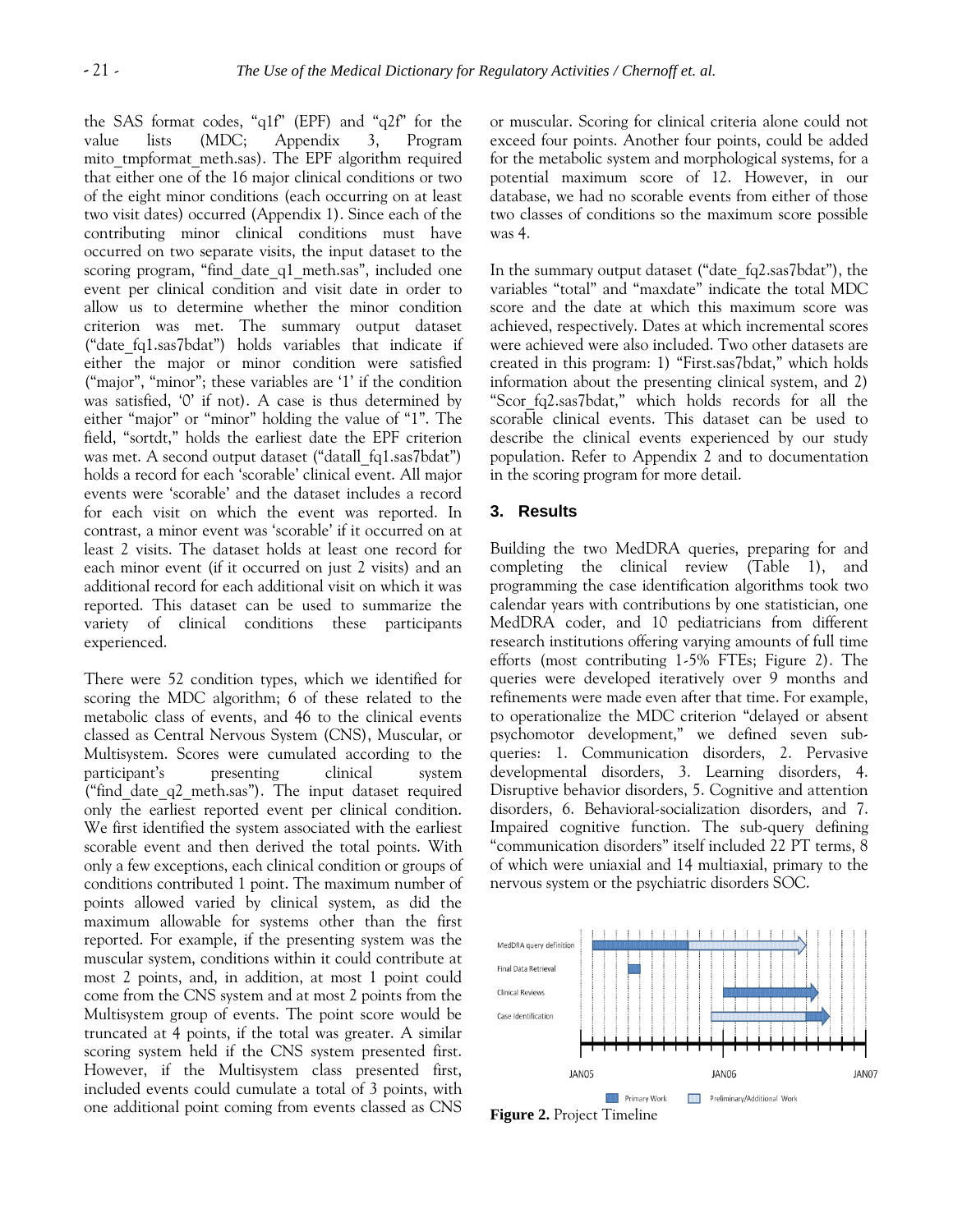| EPF conditions                                             | Additional Data Reviewed                                                                                                                  |
|------------------------------------------------------------|-------------------------------------------------------------------------------------------------------------------------------------------|
| Acquired Microcephaly<br>$\bullet$                         | Head circumference data                                                                                                                   |
| Cardiomyopathy<br>$\bullet$                                | Echocardiogram data                                                                                                                       |
| Sensorineural hearing loss<br>$\bullet$                    | Audiometric data and diagnoses                                                                                                            |
| Persistent anemia/neutropenia/thrombocytopenia<br>٠        | Lab values                                                                                                                                |
| CNS, major and moderate mental retardation                 | Neuropsychological test results                                                                                                           |
| Deafness                                                   | Rule out concomitant CMV infection by diagnosis                                                                                           |
| <b>MDC</b> Conditions                                      |                                                                                                                                           |
| Muscular, Reduced muscle power                             | Bayley test scores                                                                                                                        |
| Muscular, Rhabdomyolysis<br>$\bullet$                      | CPK lab tests and myalgia symptoms                                                                                                        |
| CNS, neuropsychiatric/cognitive/developmental<br>$\bullet$ | Neuropsychological test scores                                                                                                            |
| delays.                                                    | Communication disorders                                                                                                                   |
| CNS, Loss of Acquired Skills                               | Rule outs for AIDS encephalopathy (e.g. infectious agents such as<br>toxoplasmosis), metabolic, psychiatric conditions or cerebral palsy. |
| CNS, CNS Hemorrhages and CVA                               | Rule out based on birth characteristics data and other diagnoses; e.g.,<br>prematurity, birth weight, gestational age                     |
| CNS, Migraine                                              | Migraine headache or non-migraine headache, included ruling out sinusitis.                                                                |
| Multisystem, Hepatic dysfunction                           | Included albumin                                                                                                                          |
| Multisystem, Failure to thrive                             | Age/Sex adjusted weights                                                                                                                  |
| Multisystem, Chronic diarrhea                              | Review co-occurring diagnoses and symptoms                                                                                                |
|                                                            | Rule out events with known etiology                                                                                                       |
| Multisystem, Short stature<br>٠                            | Age/Sex adjusted heights                                                                                                                  |
| Multisystem, Cardiomyopathy                                | Echocardiogram data                                                                                                                       |
| Multisystem, Sensorineural hearing loss                    | Audiometric data and diagnoses                                                                                                            |
|                                                            | Rule out CMV infection                                                                                                                    |
| Metabolic, Elevated lactate                                | Lactate values                                                                                                                            |

**Table 1.** Conditions where additional data were reviewed to define or rule out cases

**Table 2.** Selected EPF conditions: The number of MedDRA preferred term (PT) names in the query and the number of PT name hits prior to clinician review.

|                                | # PT     | # PT          |       |        |
|--------------------------------|----------|---------------|-------|--------|
|                                | names in | names         | Total |        |
|                                | query *  | captured      | hits  | $\%$   |
| Total Unique PT names          |          | 108           | 3331  | 100.0% |
| Anemia, neutropenia,           |          |               | 825   | 24.8%  |
| thrombocytopenia§              | 48       | 20            |       |        |
| Hypotonia/Hypertonia           | 3        | 2             | 474   | 14.2%  |
| Hyperexcitability/Other        | 28       | 7             | 366   | 11.0%  |
| behavior problem               |          |               |       |        |
| Acquired microcephaly          | 1        | $2^{\dagger}$ | 273   | 8.2%   |
| Cardiomyopathy§                | 10       | 3             | 220   | 6.6%   |
| Moderately low                 | n/a      | $1^{\dagger}$ | 173   | 5.2%   |
| neuropsychological test scores |          |               |       |        |
| Pancreatitis§                  | 12       | 6             | 146   | 4.4%   |
| Non-febrile seizures§          | 33       | 10            | 125   | 3.8%   |
| Major mental retardation       | 8        | 7             | 118   | 3.5%   |
| Tubulopathy§                   | 16       | 8             | 98    | 2.9%   |

n/a, not applicable

\* # PT names in query excludes constructed PT terms. See text for discussion.

† One "PT name" was non-MedDRA term constructed from head circumference measures

‡ "PT name" was a non-MedDRA term constructed from

neuropsychological test score data.

§ Version 12.1 MedDRA includes a standardized MedDRA query related to this condition.

|| Participants may be counted multiple times, once for each unique PT term within each clinical condition

The EPF MedDRA query resulted in 44,391 initial events. Of these, 13,639 were for eligible participants with ungraded diagnoses or  $\ge$  grade 2 events. After we applied the set of computer algorithms for persistence with other defining or limiting criteria, there were 3,331 "hits" corresponding to 108 PT names or constructed categories that fell within targeted clinical conditions prior to the final clinical review. Table 2 shows the 10 most frequent EPF sub-queries. For the MDC definition, we retrieved 56,714 event records, 17,739 of which were included after grade restrictions. Altogether, there were 3,841 PT name ""hits" belonging to 162 unique PT names or constructed categories prior to clinical review (Table 3).

The number of "hits" in relation to PT terms in the MedDRA queries varied. For example, we captured 10 out of 33 possible PT terms for EPF non-febrile seizures and 7 of 45 for cranial paresis (Table 2). The EPF conditions with the most PT 'hits' were anemia, neutropenia and thrombocytopenia (25% of total unique PT names), hypotonia or hypertonia (14%), hyperexcitability (11%), acquired microcephaly (8%) and cardiomyopathy (7%) (Table 2). The MDC conditions with the most "hits" were short stature (11%), pyramidal tract signs/symptoms (9%), failure to thrive (9%), chronic diarrhea (6%), hepatic dysfunction (6%) and loss of acquired skills (6%) (Table 3).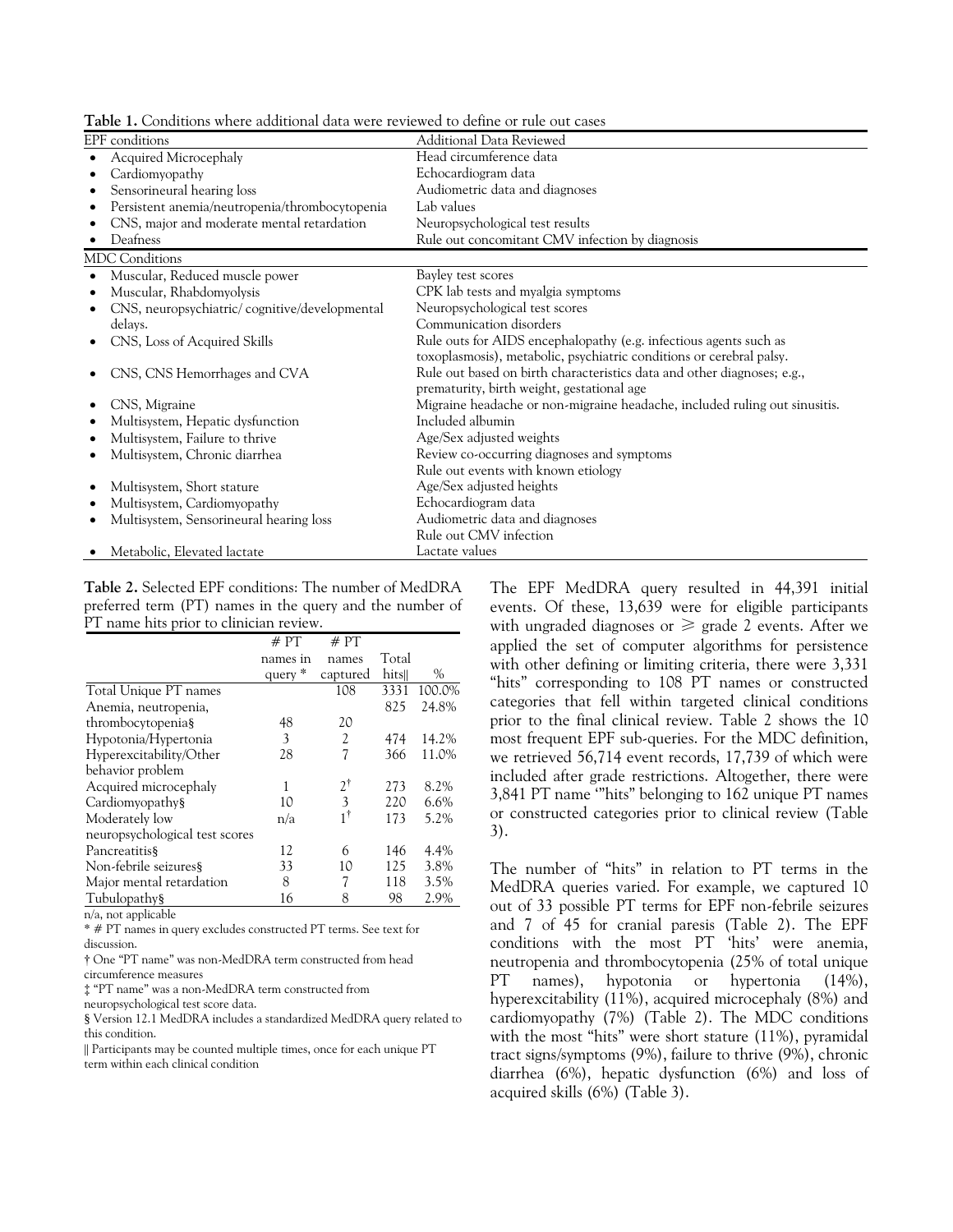| number of PT name hits prior to clinician review. |                |                |        |         |  |
|---------------------------------------------------|----------------|----------------|--------|---------|--|
|                                                   | # PT           | # PT           |        |         |  |
|                                                   | names in       | names          | Total  |         |  |
|                                                   | query *        | captured       | Hits** | $\%$    |  |
| Total Unique PT names                             |                | 162            | 3841   | 100.0%  |  |
| Endocrine-Short stature                           | 2              | $2^{\dagger}$  | 422    | 11.0%   |  |
| Pyramidal tract                                   | 10             | 5              | 341    | 8.9%    |  |
| signs/symptoms                                    |                |                |        |         |  |
| Gastro-Failure to thrive                          | 1              | $2^{\dagger}$  | 338    | 8.8%    |  |
| Gastro-Chronic diarrhea                           |                | $\mathbf{1}$   | 241    | $6.3\%$ |  |
| Gastro-Hepatic dysfunction                        | 24             | 11             | 240    | 6.2%    |  |
| Loss of acquired skills                           | 2              | 2              | 226    | 5.9%    |  |
| Heart- Cardiomyopathyll                           | 9              | $\overline{c}$ | 208    | 5.4%    |  |
| Delayed neuropsychological.                       | n/a            | 1†             | 197    | 5.1%    |  |
| test scores                                       |                |                |        |         |  |
| Frank seizures/Abnormal                           | 33             | 10             | 178    | 4.6%    |  |
| EEG                                               |                |                |        |         |  |
| Failure to Thrive and Short                       | 1 <sup>1</sup> | 3 <sup>1</sup> | 161    | 4.2%    |  |
| Stature                                           |                |                |        |         |  |

**Table 3.** Selected MDC conditions: The number of MedDRA preferred term (PT) names in the query and the

n/a, not applicable

\* # PT names in query excludes constructed PT terms. See text for discussion.

† One "PT name" was constructed from non-MedDRA data such as weight, height or neuropsychological test scores

|| Version 12.1 MedDRA includes a standardized MedDRA query related to this condition.

¶ Failure to Thrive and Short Stature can be derived from combinations of constructed and clinical PT terms; altogether we had 3 hits, 2 of which were partly constructed.

\*\* Participants may be counted multiple times, once for each unique PT term within each clinical condition

During a period of 9 months, clinicians reviewed events relating to 15 separate clinical conditions, based on their area of expertise along with supporting non-MedDRA coded information. This review substantially reduced the number of identified events. For example, of the 220 cardiomyopathy hits by the EPF definition representing 206 participants, 115 confirmed instances of cardiomyopathy remained following clinician review.

Following clinician review and elimination of uncertain events, the programmed case identification algorithm was applied. Statistical programming and data management included preparing the data for clinical review, filtering out the unconfirmed events, and applying the final EPF and MDC case-definition scoring algorithms (Figure 2). Of the 2931 study participants, 768 (26%) met the EPF case definition, 694 (24%) met the MDC case definition, and 480 (16%) met both definitions. Altogether, there were 982 (34%) cases. Significantly more cases were identified using the EPF compared to MDC criteria  $(McNemar's test statistic=10.9, p = 0.001)$ . Overall agreement was modest (kappa coefficient=0.54, 95% CI: 0.51, 0.58).

#### **4. Discussion**

Others have shown that it is feasible to implement MedDRA coding for HIV clinical studies (Toneatti, et al., 2006; Brown, 2003). Our study is the first to use MedDRA terminology to identify participants with potential mitochondrial dysfunction from a large observational database of children with perinatal HIV disease, an accomplishment that meets general goals only recently proposed by MedDRA advocates (Brown, 2004). Coding events with MedDRA was implemented with the help of a qualified MedDRA coder and adequate quality assurance procedures. We operationalized published clinical criteria for MD, first, by selecting MedDRA terms and, secondly, by qualifying events according to markers of severity, timing and persistence. We built conditionspecific MedDRA queries as the first step in identifying participants with mitochondrial dysfunction.

Our analysis is also the first to apply both EPF and MDC algorithms together in one study, which demonstrated the contrast between the clinical profiles of the identified MD cases 4. Such profiles provide data for further analysis of the consequences of HIV disease and its treatment in children and youths infected perinatally. Despite our use of MedDRA, a significant amount of time still was required for the clinical data review, largely because of the dispersed nature of our research network organization and the limited amount of time each researcher had to offer. However, the approach we report yielded empirically validated cases. Potential bias was minimized since clinicians only reviewed patient-based data related to a specific condition, ruling out events of known etiology, reviewing a sequence of neuropsychological test scores, growth or laboratory measurements, and remained blinded to other clinical conditions and to medical therapy received.

Our procedures were more efficient than case-by-case reviews of all clinical, laboratory, growth and neuropsychological data for each participant. Brogly et al., for example, spent over two years evaluating possible mitochondrial dysfunction using the EPF criteria in 1220 children without HIV infection under 3 years of age enrolled in the same study as our population (Brogly, 2007). During the first year of that project, one researcher examined clinical and laboratory data, identifying 110 children for further review. The team then queried the study sites for more specific clinical information on each child. The pediatrician research team required more than an additional year of weekly conference calls to evaluate which participants showed consistent evidence of mitochondrial dysfunction, yielding twenty such cases, less than 2% of the study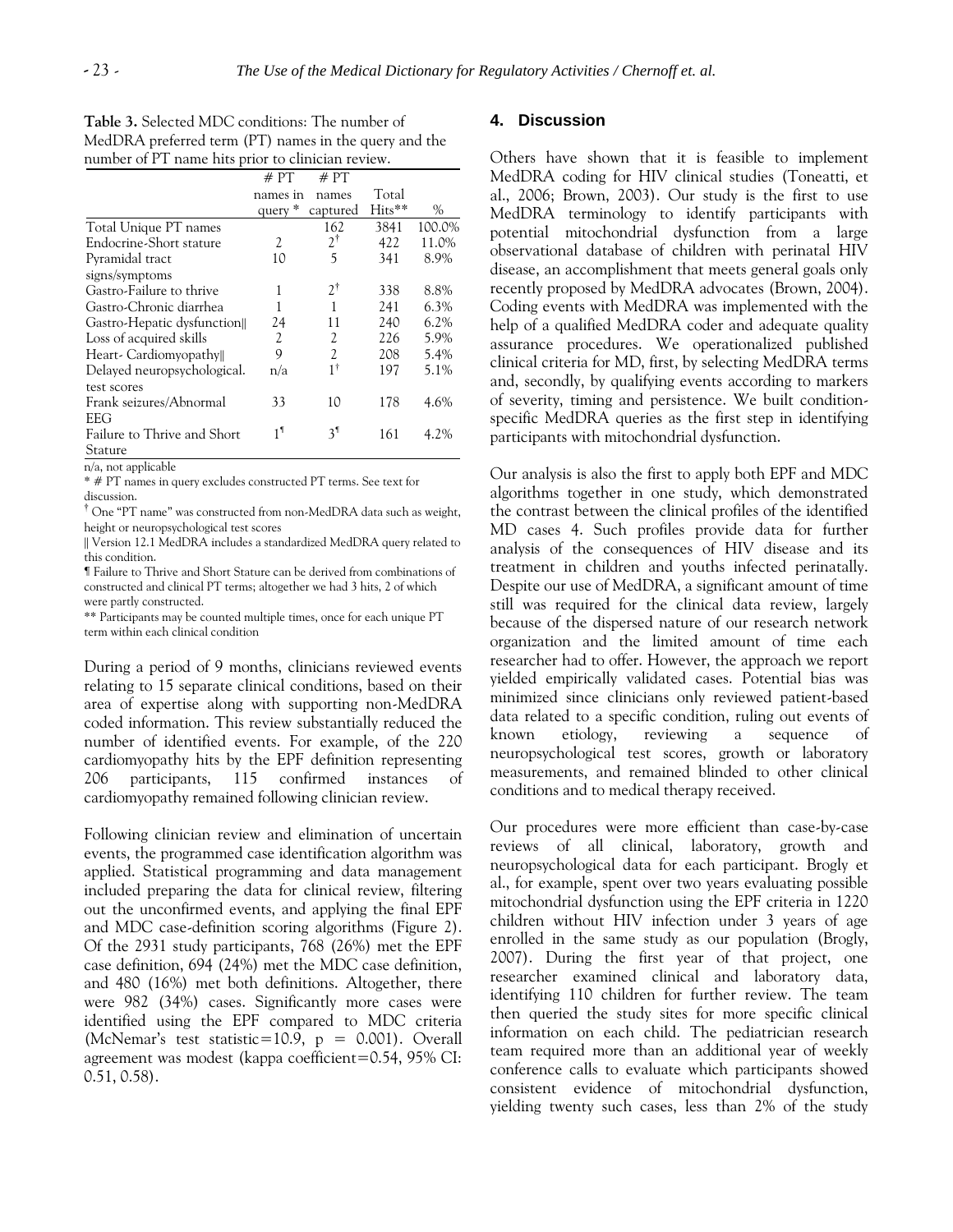population. With a study population almost three times as large and with 34% of the study population having conditions suggestive of MD, utilizing a similar procedure would have taken ten or more years to carry out the project (three years or more just to identify the potential cases for further review and another nine to carry out the case-by-case review). Instead, we completed the process of identifying over 900 total cases of possible MD from 2931 youths in two years, two thirds of the projected amount of time required for the first stage of a case-bycase review alone.

About half of our identified possible MD cases were identified by both EPF and MDC criteria, while the other cases were met only a single definition. Although we expected more concordance, our results likely reflect the different clinical sensitivities of the EPF and MDC definitions. In subsequent analytical work, we found similar relationships of possible MD and exposure to antiretroviral medications, suggesting a robustness of the two clinical definitions (Crain, el al., 2010). As can be seen in a preliminary way through the data shown in Tables 2 and 3, MedDRA provided us with a tool for characterizing and comparing the clinical characteristics of participants identified through each case definition. The event-based data created with our scoring programs also can be used to describe the clinical experience of our study population.

Some limitations to using MedDRA for data retrieval and case identification were identified. Initial term identification required manual scrutiny of the MedDRA terminology in order to map MedDRA terms to the EPF and MDC criteria. We required an experienced MedDRA coder with knowledge of both the general hierarchical rules and multiaxiality and coding conventions as well as a sound understanding of the research database. Because the 219C database was not developed with MedDRA in mind, the reported events may not have been as specific as the MedDRA codes available and potentially different codes could have been applied to the same nonspecific event (Brown, 2004; Koo, et al., 2005). There is also inherent variability in coding interpretations. Subjective application of codes to both the MD case definition criteria and the events in the study database could have affected our results despite extensive efforts to reduce this possibility. Finally, MedDRA terminology does not include indicators of severity or persistence, which we had to specify through additional computing algorithms.

For future projects, Standard MedDRA Queries (SMQs) can be used for a more streamlined approach. SMQs are groups of terms representing and describing one clinical condition (e.g. acute renal failure), which could substantially decrease the amount of time needed to build the initial MedDRA query (Mozzicato, 2007; Pearson, et al., 2009). In addition, SMQs are updated by the MedDRA Maintenance and Support Services Organization (MSSO) with each MedDRA version release and thus reduce the amount of work needed to recreate results in newer versions. Only a few Special Search Categories (the predecessor of SMQs) were available for MedDRA version 6.0 (Maintenance and Support Services Organization, 2003). Roughly half of the conditions we identified in our database are related to SMQs available in MedDRA version 12.1 and these are noted in Tables 2 and 3 (for example, in Table 2, see Cardiomyopathy and Tubulopathy; in Table 3 see Gastro-Hepatic dysfunction). Even using SMQs, there still may be clinical disagreement among researchers over whether to include broad vs. narrow terms and whether, in fact, the MedDRA SMQ would need adaptation to specific research goals.

With each new version of MedDRA, the maintenance organization provides a version report that documents changes. For example, LLTs may be promoted to PTs, terms may come out of use, new terms may be introduced or LLTs may be grouped under different PTs. Less frequently, the hierarchy may change or primary SOCs may change. Had our analysis been carried out in the current version (14.1), the condition definitions, which are based primarily on PTs, would likely include additional terms. However, the integrity of our method and findings remain valid.

# **5. Conclusion**

We have shown that geographically dispersed, collaborative research teams can use MedDRA effectively to identify complex clinical conditions in large-scale research databases comprising disparate clinical and supporting laboratory, growth and neuropsychological data. About one half of the possible MD cases were captured by both EPF and MDC definitions. Interested researchers can contrast the two MD definitions using the condition-specific results produced by our analysis.

MedDRA® the Medical Dictionary for Regulatory Activities terminology is the international medical terminology developed under the auspices of the International Conference on Harmonization of Technical Requirements for Registration of Pharmaceuticals for Human Use (ICH). MedDRA<sup>®</sup> is a registered trademark of the International Federation of Pharmaceutical Manufacturers and Associations (IFPMA).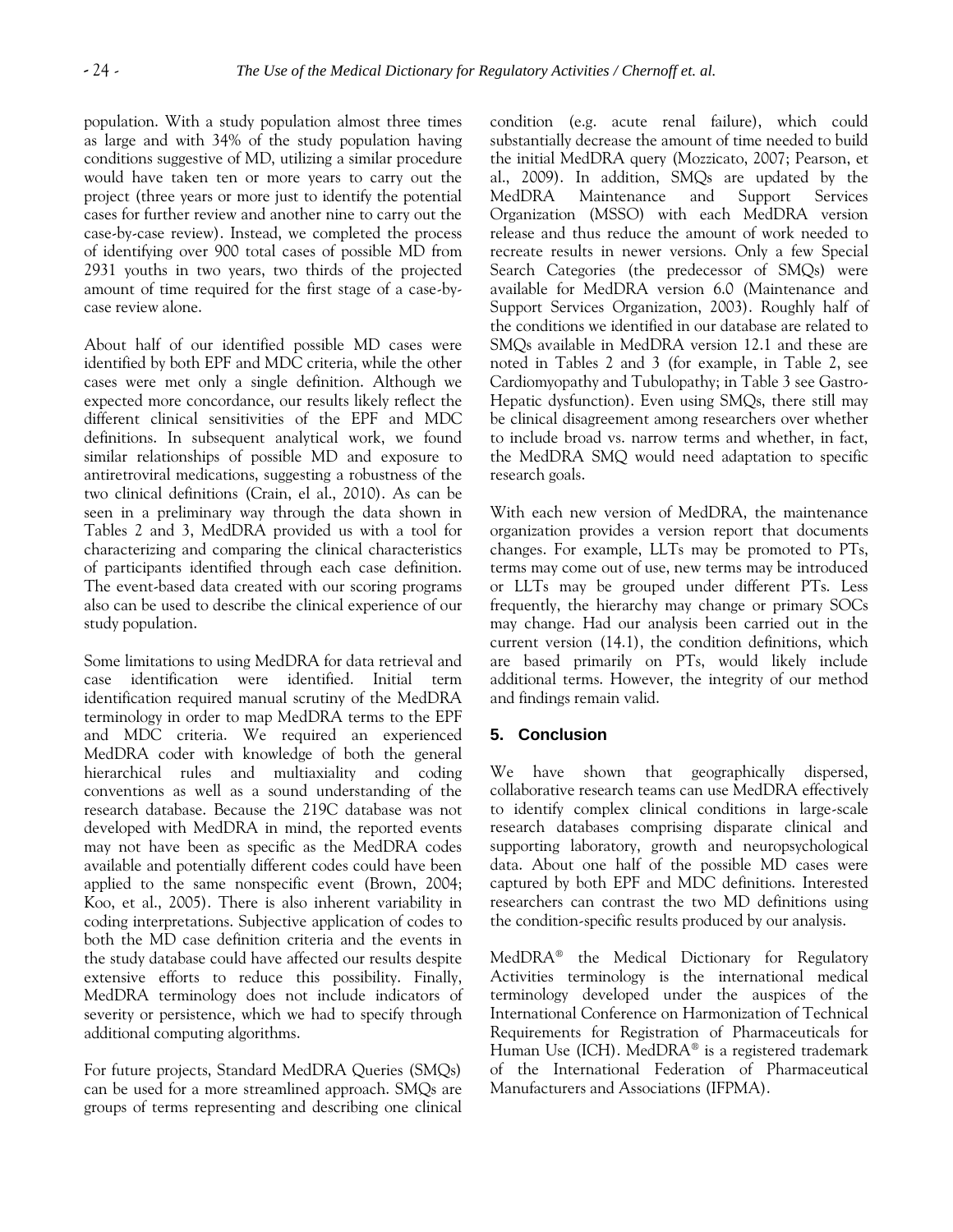#### **Acknowledgements**

- *Author Contributions:* Dr. Miriam Chernoff, Heather Ford-Chatterton and Dr. Marilyn Crain had full access to all the data in the study and take responsibility for the integrity of the data and the accuracy of the data analysis.
- *Study Concept and Design:* Chernoff, Crain, Ford-Chatterton
- *Acquisition of Data:* Chernoff, Ford-Chatterton and the Study Coordinators at all PACTG (IMPAACT) 219/219C study sites.
- *Analysis and Interpretation of Data:* Crain, Chernoff, Ford-Chatterton
- *Drafting of the Manuscript:* Chernoff, Crain, Ford-Chatterton
- *Critical Revision of the Manuscript for Intellectual Content:* Chernoff, Crain, Ford-Chatterton

*Statistical Analysis:* Chernoff

Funding/Support: The study was supported in part by the United States National Institute of Allergy and Infectious Diseases and the Eunice Kennedy Shriver National Institute of Child Health and Human Development by grant number U01AI068632. This work was further supported by the Center for Biostatistics in AIDS Research at the Harvard School of Public Health (the Statistical and Data Analysis Center of the Pediatric AIDS Clinical Trials Group) under the National Institute of Allergy and Infectious Diseases cooperative agreement # 5 U01 AI41110 with the Pediatric AIDS Clinical Trials Group (PACTG) and cooperative agreement #1 U01 AI068616 with the International Maternal Pediatric Adolescent AIDS Clinical Trials (IMPAACT) Group. There was no industry sponsor for this study.

Role of the Sponsors: The National Institute of Allergy and Infectious Diseases and the Eunice Kennedy Shriver National Institute of Child Health and Human Development were involved in the design, data collection and conduct of protocols 219/219C but were not involved in the design, analysis or interpretation of data for this present study. The Chair of the P219/219C protocol committee and the Publications Committee of the PACTG approved the manuscript for submission. They neither analyzed nor interpreted the data nor did they prepare the manuscript.

The authors would like to thank the researchers and institutions involved in the conduct of 219C as well as the leadership and participants of the P219/219C protocol team and the 219C Mitochondrial working group.<sup>1</sup> The authors are grateful for the contributions of Joyce Kraimer, Carol Elgie, Barbara Heckman, Shirley Traite, and Nathan Tryon. The authors also would like to especially thank Jennifer Tappenden and Greg Sheremeta for helping initiate the project. Overall support for the International Maternal Pediatric Adolescent AIDS Clinical Trials Group (IMPAACT) was provided by the National Institute of Allergy and Infectious Diseases (NIAID) [U01 AI068632], the Eunice Kennedy Shriver National Institute of Child Health and Human Development (NICHD), and the National Institute of Mental Health (NIMH) [AI068632]. The content is solely the responsibility of the authors and does not necessarily represent the official views of the National Institutes of Health. This work was supported by the Statistical and Data Analysis Center at Harvard School of Public Health, under the National Institute of Allergy and Infectious Diseases cooperative agreement #5 U01 AI41110 with the Pediatric AIDS Clinical Trials Group (PACTG) and #1 U01 AI068616 with the IMPAACT Group. Support of the sites was provided by the National Institute of Allergy and Infectious Diseases (NIAID) the NICHD International and Domestic Pediatric and Maternal HIV Clinical Trials Network funded by NICHD (contract number N01-DK-9-001/HHSN267200800001C). The authors also thank the individual staff members and sites who have participated in the conduct of this study, as provided in Appendix 4.

Protocol Team Members (versions 1 and 2 of PACTG-219): Mary Culnane MS CRNP, Elizabeth Hawkins, Lynne Mofenson MD, Yvonne J Bryson, MD, Edward M Connor MD, Lawrence D"Angelo MD MPH, Mark Mintz MD, Karen J O"Donnell PhD, Margaret Oxtoby, MD, Andrea Rubin Hale RN MPH, Richard D Gelber PhD, Steven Gortmaker PhD, William Lenderking PhD, Lynn Marrow, Christina Joy RN MSM, Colleen Clark MPH, Bethann Cunningham MS, Rhoda Sperling MD, Gwendolyn B Scott MD, Courtney Fletcher PharmD, Blake Caldwell MD, Dianne Donovan,

Protocol Team Members (versions 3 and 4 of PACTG-219C): Elizabeth Smith MD, Anne Fresia, Gregory Ciupak, Michelle Eagle PA, Dorothy R Smith MS CPNP, Paul Palumbo MD, John Sleasman MD, James Connor MD, Michael Hughes PhD, Rebecca Oyomopita MSc, George Johnson MD, Andrew Wiznia MD, Nancy Hutton MD, Andrea Kovacs MD, Mary Sawyer MD, Martin Anderson MD, Audrey Rogers PhD MPH,

 1 James M Oleske MD MPH, Founding Chair, and Russell Van Dyke MD, Chair, Mark Abzug MD and John Farley MD; Vice-Chairs, Mary Glen Fowler MD MPH, Michael Brady MD and Wayne Dankner MD; Past Vice-Chairs.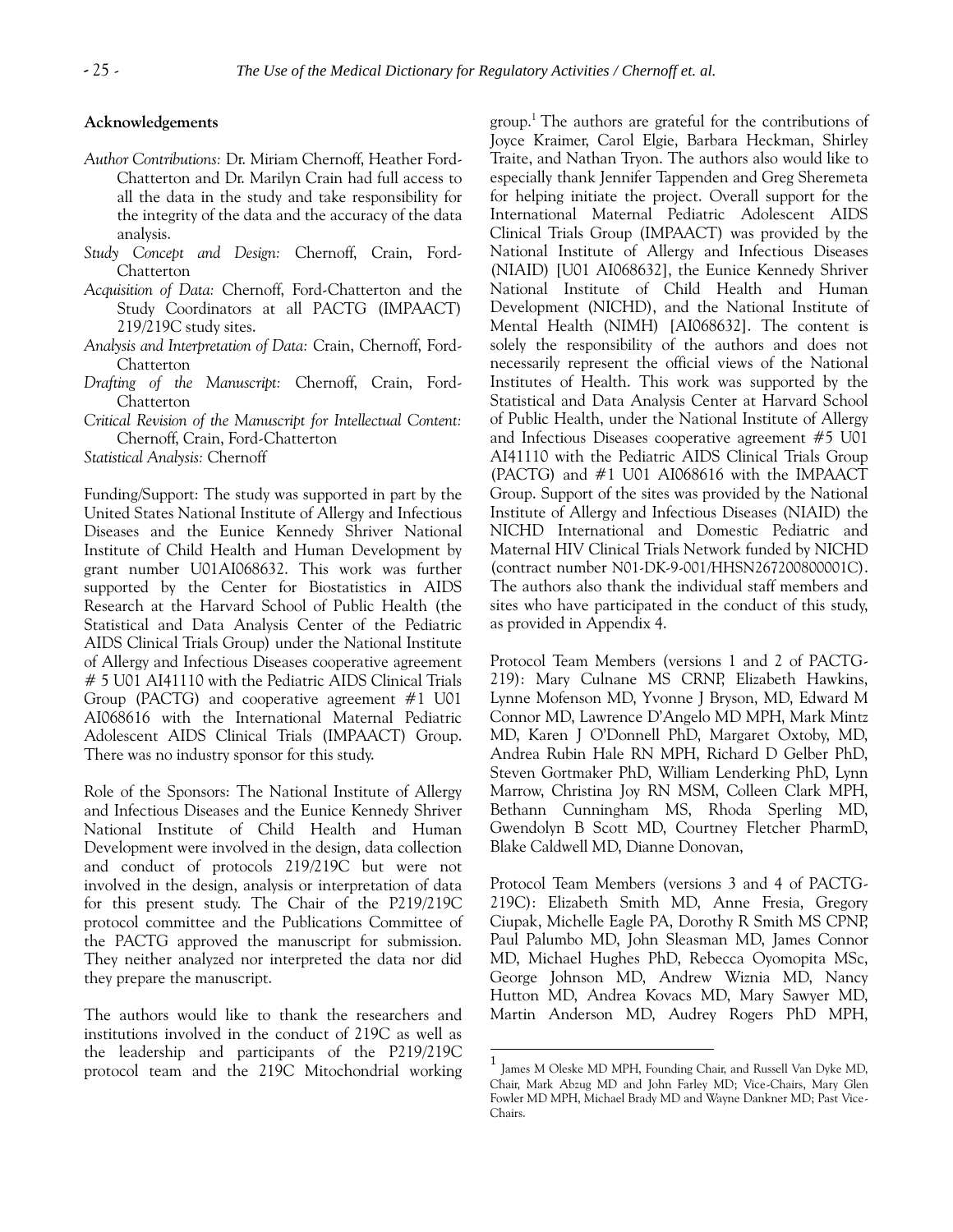William Borkowsky MD, Jane Lindsey ScD, Jack Moye MD, Myron Levin MD, Marilyn Crain MD MPH, Paul Britto MS, Ruth Toumala MD, Joseph Cervia MD, Eileen Monagham, Kenneth Dominguez MD, Melody Higgins RN MS, George Seage DSc MPH, Denise Gaughan MPH, Phil Gona PhD, William Shearer MD PhD, Lois Howland DPH MS RN, Deborah Storm PhD RN, Kathleen Malee PhD, Wendy Mitchell MD, Carol Gore, Eve Powell, Michelle McConnell MD, Newana Beatty, Susan Brogly PhD, Jennifer Bryant CRA, Miriam Chernoff PhD, Barbara Heckman BS, Dawn English, Edward Handelsman MD, Patrick Jean-Philippe MD, Kathleen Kaiser, Joyce Kraimer MS , Linda Millar, Shirley Traite MSW, Paige Williams PhD, Elizabeth Woods MD MPH, Carol Worrell MD.

P219C Mitochondrial Working Group members: Mark Abzug, Peggy Borum, Susan Brogly, Joseph Cervia, Miriam Chernoff, Marilyn Crain, Heather Ford-Chatterton, Edward Handelsman, Barbara Heckman, Kathleen Malee, William Meyer, Wendy Mitchell, Lynne Mofenson, John H. Moye, Sharon Nachman, Divna Nikolić-Djokić, James Oleske, George R. Seage, Russel Van Dyke.

#### **References**

- Agresti A. 1996. An introduction to categorical data analysis. John Wiley and Sons, Inc.
- Andreu AL, DiMauro S. 2003. Current classification of mitochondrial disorders. J Neurol. 250(12):1403-1406.
- Barret B, Tardieu M, Rustin P, et al. 2003. Persistent mitochondrial dysfunction in HIV-1-exposed but uninfected infants: clinical screening in a large prospective cohort. Aids. 17(12):1769-1785.
- Bayley N. 1969. Manual for the Bayley Scales of Infant Development. Psychological Corporation.
- Bayley N. 1993. Manual for the Bayley Scales of Infant Development. 2nd ed. Psychological Corporation.
- Bernier FP, Boneh A, Dennett X, Chow CW, Cleary MA, Thorburn DR. 2002. Diagnostic criteria for respiratory chain disorders in adults and children. Neurology. 59(9):1406-1411.
- Blanche S, Tardieu M, Rustin P, et al. 1999. Persistent mitochondrial dysfunction and perinatal exposure to antiretroviral nucleoside analogues. Lancet. 354(9184):1084-1089.
- Brogly S, Williams P, Seage GR, 3rd, Oleske JM, Van Dyke R, McIntosh K. 2005. Antiretroviral treatment in

pediatric HIV infection in the United States: from clinical trials to clinical practice. Jama. 293(18):2213- 2220.

- Brogly SB, Ylitalo N, Mofenson LM, et al. 2007. In utero nucleoside reverse transcriptase inhibitor exposure and signs of possible mitochondrial dysfunction in HIVuninfected children. Aids. 21(8):929-938.
- Brophy M, Sinclair SA, Hostetler SG, Xiang H. 2006. Pediatric eye injury-related hospitalizations in the United States. Pediatrics. 117(6):e1263-1271.
- Brown EG. 2003. Methods and pitfalls in searching drug safety databases utilising the Medical Dictionary for Regulatory Activities (MedDRA). Drug Saf. 26(3):145- 158.
- Brown EG. 2004. Using MedDRA: implications for risk management. Drug Saf. 27(8):591-602.
- Crain MJ, Chernoff MC, Oleske JM, et al. 2010. Possible mitochondrial dysfunction and its association with antiretroviral use in children perinatally infected with HIV The Journal of Infectious Diseases. 202(2): 291- 301.
- DiMauro S. 1998. Mitochondrial diseases: clinical considerations. Biofactors. 7(3):277-285.
- DiMauro S. Mitochondrial diseases. 2004. Biochim Biophys Acta. 1658(1-2):80-88.
- DiMauro S, Schon EA. 2003. Mitochondrial respiratorychain diseases. N Engl J Med. 348(26):2656-2668.
- Gona P, Van Dyke RB, Williams PL, et al. 2006. Incidence of opportunistic and other infections in HIV-infected children in the HAART era. Jama. 296(3):292-300.
- International Conference on Harmonization of Technical Requirements for Registration of Pharmaceuticals for Human Use (ICH). 2009. MedDRA® the Medical Dictionary for Regulatory Activities. A registered trademark of the International Federation of Pharmaceutical Manufacturers and Associations (IFPMA). Chantilly, VA: Northrop Grumman MSSO (distributors).
- Koo LC, Clark JA, Quesenberry CP, et al. 2005. National differences in reporting 'pneumonia' and 'pneumonia interstitial': an analysis of the WHO International Drug Monitoring Database on 15 drugs in nine countries for seven pulmonary conditions. Pharmacoepidemiol Drug Saf. 14(11):775-787.
- Lin RS, Rhee SY, Shafer RW, Das AK. 2006. A combined data mining approach for infrequent events: analyzing HIV mutation changes based on treatment history. Comput Syst Bioinformatics Conf. 385-388.
- Maintenance and Support Services Organization (MSSO). 2003. Medical Dictionary for Regulatory Activities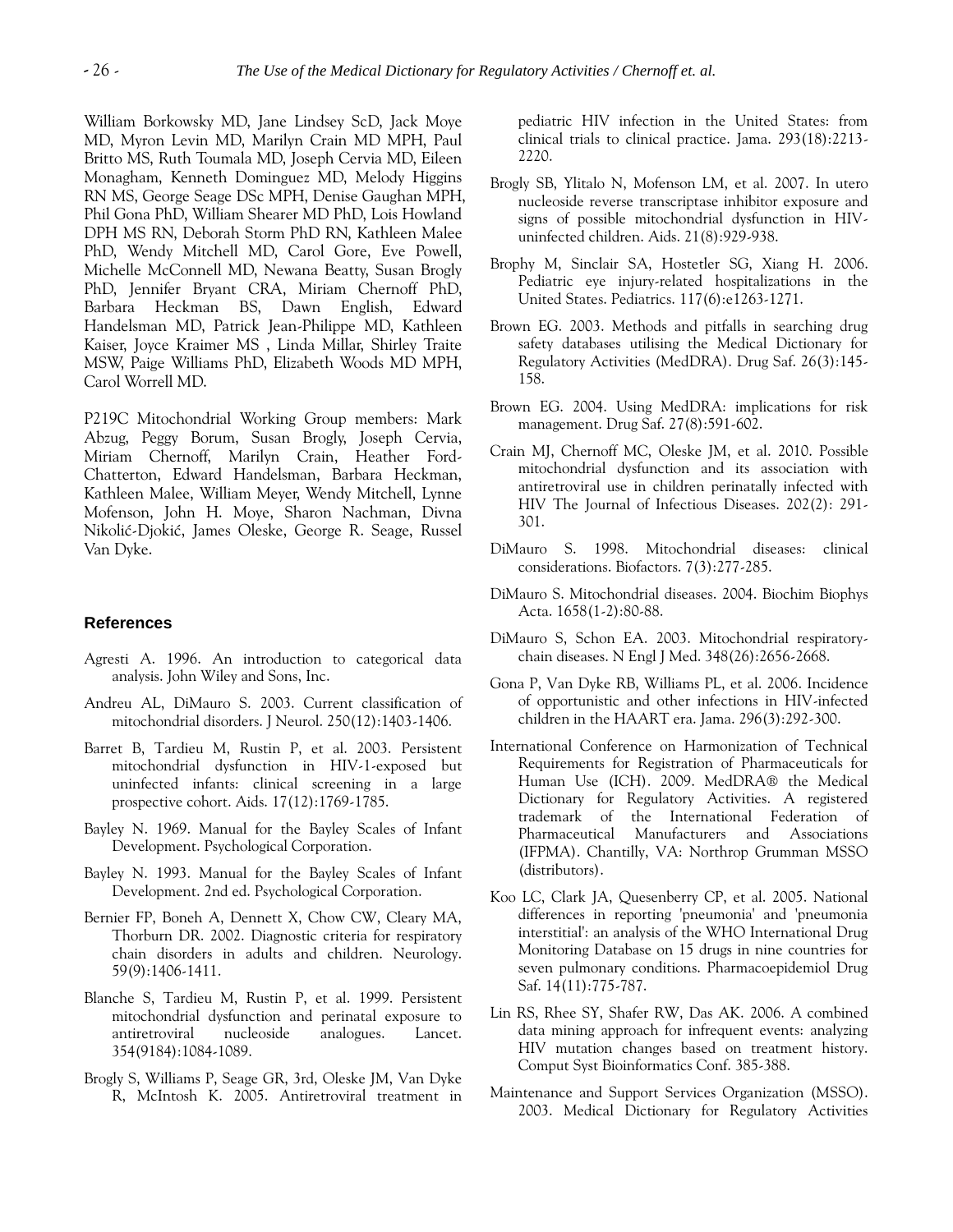(MedDRA®) Introductory Guide MedDRA Version 6.0. Vol MSSO-DI-6003-6.0.0; International Federation of Pharmaceutical Manufacturers Associations.

- Maintenance and Support Services Organization (MSSO). 2009. Introductory Guide MedDRA Version 12.0, Vol MSSO-DI-6003-12.0.0.
- Maintenance and Support Services Organization (MSSO). 2012. Welcome to MedDRA and the MSSO. Website: http://www.meddramsso.com/index.asp. Accessed 1/18/2012.
- Mozzicato P. 2007. Standardised MedDRA queries: their role in signal detection. Drug Saf. 30(7):617-619.
- Nachman SA, Chernoff M, Gona P, et al. 2009. Incidence of noninfectious conditions in perinatally HIV-infected children and adolescents in the HAART era Arch Pediatr Adolesc Med. 163(2):164-71.
- Pearson RK, Hauben M, Goldsmith DI, et al. 2009. Influence of the MedDRA® hierarchy on pharmacovigilance data mining results. Int J Med Inform.
- SAS Institute Inc. Base SAS® and SAS/STAT® Software, Version 9.1 of the SAS System for UNIX.SAS and all other SAS Institute Inc. product or service names are registered trademarks or trademarks of SAS Institute Inc. Cary, NC: SAS Institute, Inc. Copyright; 2002- 2003.
- Scaglia F, Towbin JA, Craigen WJ, et al. 2004. Clinical spectrum, morbidity, and mortality in 113 pediatric patients with mitochondrial disease. Pediatrics. 114(4):925-931.
- Toneatti C, Saidi Y, Meiffredy V, et al. 2006. Experience using MedDRA for global events coding in HIV clinical trials. Contemp Clin Trials. 27(1):13-22.
- Walker UA, Setzer B, Venhoff N. 2002. Increased long-term mitochondrial toxicity in combinations of nucleoside analogue reverse-transcriptase inhibitors. Aids. 16(16):2165-2173.
- Webster G, Zhang J, Rosenthal D. 2006. Comparison of the epidemiology and co-morbidities of heart failure in the pediatric and adult populations: a retrospective, crosssectional study. BMC Cardiovasc Disord. 6:23.
- Wolf NI, Smeitink JA. 2002. Mitochondrial disorders: a proposal for consensus diagnostic criteria in infants and children. Neurology. 59(9):1402-1405.

Ylitalo N, Brogly S, Hughes MD, et al. 2006. Risk factors for opportunistic illnesses in children with human immunodeficiency virus in the era of highly active antiretroviral therapy. Arch Pediatr Adolesc Med. 160(8):778-787.

**Appendix 1.** The Enquête Périnatale Française (French Pediatric Cohort, EPF) (Barret et al., 2003; Blanche et al., 1999; Brogly et al., 2007)

#### **NEUROLOGICAL SIGNS**

#### **Major signs**

- Non-febrile seizures, including neonatal seizures
- Febrile seizures, either repeated ( $\geq 2$  episodes) or in children aged < 6 months
- Peripheral neuropathy
- Acquired microcephaly
- Cranial paresis
- Major retardation of cognitive development (for  $children) > 1$  years
- Cerebellar syndrome
- Motor abnormalities
- Abnormalities on MRI or CT scan

#### **Minor signs**

- Febrile seizures
- Pyramidal or extra pyramidal syndrome
- Hyper excitability or other behavioral problems
- Hypotonia, hypertonia
- Moderate retardation of cognitive development

#### **OTHER ORGANS**

#### **Major signs**

- Pancreatitis (including biological signs)
- Cardiomyopathy
- Myopathy
- Decrease in visual acuity, retinopathy
- Abnormal ocular motor function
- Nystagmus
- Deafness
- Unexplained death

## **Minor signs**

- Increase in transaminase levels
- Persistent anemia, neutropenia or thrombocytopenia [for sideroblastic anemias, any grade]
- Tubulopathy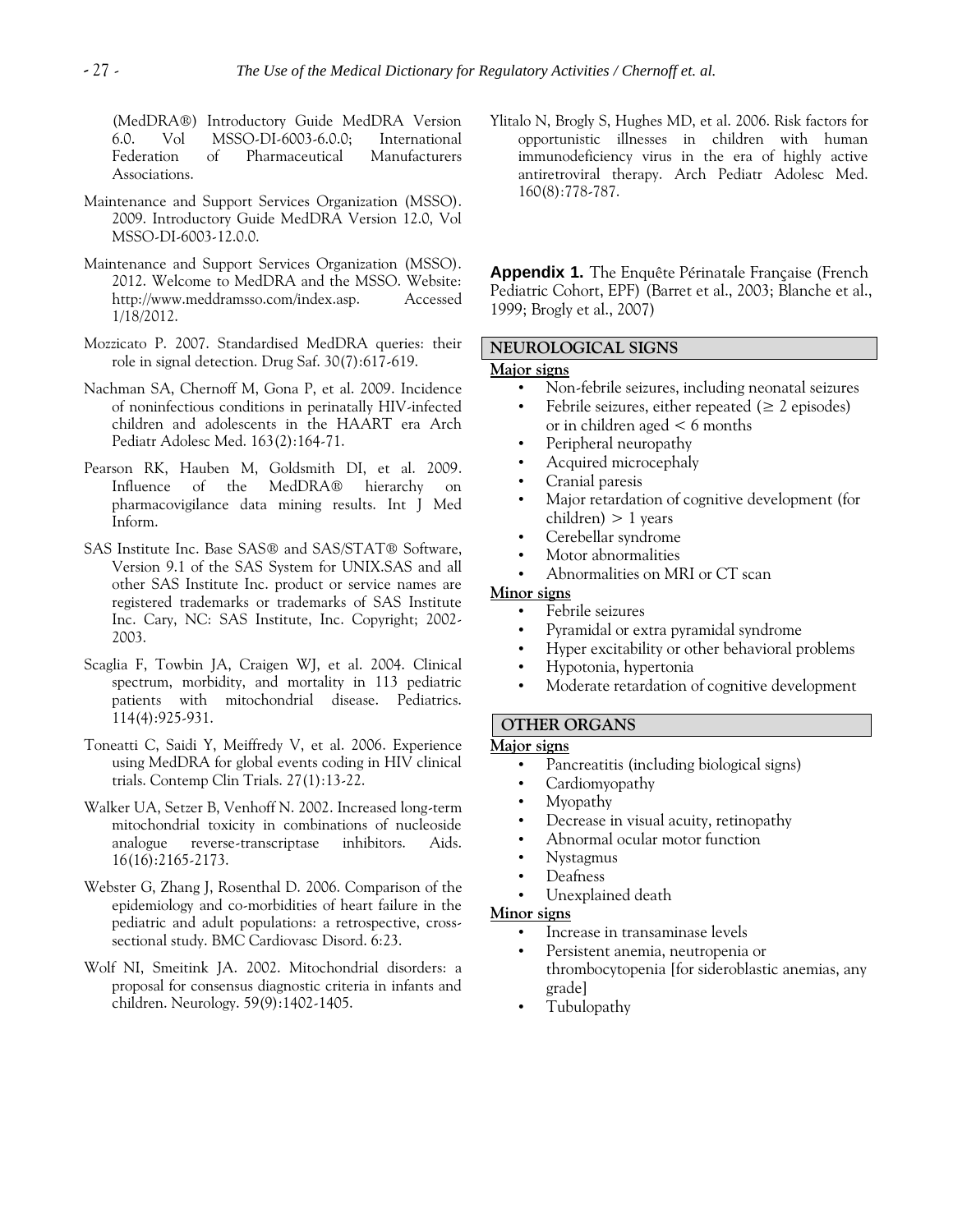| $\blacksquare$ Phrochonana disease elassification (PDO) (Wolf and Smerthin, 2002)<br><b>CLINICAL PRESENTATION (Maximum 4 points)</b>                                                                                                                                                                                                                                                                                                                                                                                                     |                                                                                                                                                                                                                                                                                                                                                                                                                                                                                           |  |  |  |
|------------------------------------------------------------------------------------------------------------------------------------------------------------------------------------------------------------------------------------------------------------------------------------------------------------------------------------------------------------------------------------------------------------------------------------------------------------------------------------------------------------------------------------------|-------------------------------------------------------------------------------------------------------------------------------------------------------------------------------------------------------------------------------------------------------------------------------------------------------------------------------------------------------------------------------------------------------------------------------------------------------------------------------------------|--|--|--|
| (1 point for each condition except as noted)                                                                                                                                                                                                                                                                                                                                                                                                                                                                                             |                                                                                                                                                                                                                                                                                                                                                                                                                                                                                           |  |  |  |
| MUSCULAR PRESENTATION                                                                                                                                                                                                                                                                                                                                                                                                                                                                                                                    | MULTI-SYSTEMIC INVOLVEMENT                                                                                                                                                                                                                                                                                                                                                                                                                                                                |  |  |  |
| Progressive external ophthalmoplegia (2 points)<br>$\bullet$<br>Ptosis, facies myopathica<br>$\bullet$<br>Exercise intolerance                                                                                                                                                                                                                                                                                                                                                                                                           | Hematology (1point)<br>Sideroblastic anaemia<br>$\bullet$<br>Pancytopenia                                                                                                                                                                                                                                                                                                                                                                                                                 |  |  |  |
| Reduced muscle power                                                                                                                                                                                                                                                                                                                                                                                                                                                                                                                     | Gastrointestinal tract (1point)                                                                                                                                                                                                                                                                                                                                                                                                                                                           |  |  |  |
| Episodes of acute rhabdomyolysis<br>٠<br>Abnormal EMG (Electromyogram)                                                                                                                                                                                                                                                                                                                                                                                                                                                                   | Acute or chronic hepatic dysfunction<br>$\bullet$<br>Failure to thrive<br>Exocrine pancreatic dysfunction<br>Intestinal pseudo-obstruction<br>$\bullet$<br>Otherwise unexplained chronic diarrhea<br>$\bullet$                                                                                                                                                                                                                                                                            |  |  |  |
| <b>CNS PRESENTATION</b>                                                                                                                                                                                                                                                                                                                                                                                                                                                                                                                  | Endocrine (1point)                                                                                                                                                                                                                                                                                                                                                                                                                                                                        |  |  |  |
| Delayed or absent psychomotor development<br>$\bullet$<br>Loss of acquired skills<br>$\bullet$<br>Stroke-like episodes (1 point)<br>$\bullet$<br>CNS haemorrhages and CVA<br>$\bullet$<br>CNS vascular disorders NEC<br>$\bullet$<br>Transient cerebrovascular events<br>$\bullet$<br>Migraine<br>Frank seizures or abnormal EEG<br>Myoclonus or myoclonic epilepsy<br>$\bullet$<br>Cortical blindness<br>Pyramidal tract involvement<br>$\bullet$<br>Extrapyramidal involvement<br>٠<br>Brainstem involvement<br>Cerebellar involvement | Short stature<br>$\bullet$<br>Delayed puberty<br>Diabetes mellitus type I or II or impaired glucose<br>tolerance<br>Hypoparathyroidism<br>Central diabetes insipidus<br>Heart (1point)<br>Cardiomyopathy<br>Conduction block<br>Kidney (1point)<br>Proximal tubular dysfunction<br>Focal segmental glomerulosclerosis<br>$\bullet$<br>Eyes (1point)<br>Cataract<br>Retinopathy<br>Optic atrophy<br>Ears (1point)<br>Sensorineural hearing loss<br>Nerve (1point)<br>Peripheral neuropathy |  |  |  |
| METABOLIC AND OTHER INVESTIGATIONS (Maximum 4 points)                                                                                                                                                                                                                                                                                                                                                                                                                                                                                    |                                                                                                                                                                                                                                                                                                                                                                                                                                                                                           |  |  |  |
| <b>METABOLIC</b>                                                                                                                                                                                                                                                                                                                                                                                                                                                                                                                         | <b>OTHER</b>                                                                                                                                                                                                                                                                                                                                                                                                                                                                              |  |  |  |
| Elevated lactate (blood) (2 points)<br>Elevated $L/P$ -ratio (1 point)<br>Elevated alanine (blood) (2 points)<br>Elevated CSF lactate (2 points)<br>Elevated CSF protein (1 point)<br>Elevated CSF alanine (2 points)<br>Urine: elevated excretion of lactate or TCA<br>cycle intermediates (2 pts)<br>Elevated excretion of ethylmalonic acid (1<br>point)                                                                                                                                                                              | Abnormal 31P-MRS in muscle (2 points)<br>$\bullet$<br>MRI: Leigh syndrome (2 points)<br>MRI: Stroke-like picture, leukodystrophy or<br>cerebellar atrophy (1 point)<br>1H-MRS brain: Clearly discernible lactate peak<br>٠<br>(1 point)                                                                                                                                                                                                                                                   |  |  |  |
| MORPHOLOGY (maximum 4 points)                                                                                                                                                                                                                                                                                                                                                                                                                                                                                                            |                                                                                                                                                                                                                                                                                                                                                                                                                                                                                           |  |  |  |
| Ragged red or blue fibers, (2-4 points)<br>$\bullet$<br>COX-negative fibers, (2-4 points)<br>$\bullet$<br>Strongly reduced overall COX-staining (4 points)<br>Abnormal SDH-staining (1 point)<br>Strongly SDH-reactive blood vessels (2 points)<br>EM: Abnormal mitochondria (2 points)                                                                                                                                                                                                                                                  |                                                                                                                                                                                                                                                                                                                                                                                                                                                                                           |  |  |  |

# **Appendix 2.** Mitochondrial disease classification (MDC) (Wolf and Smeitink, 2002)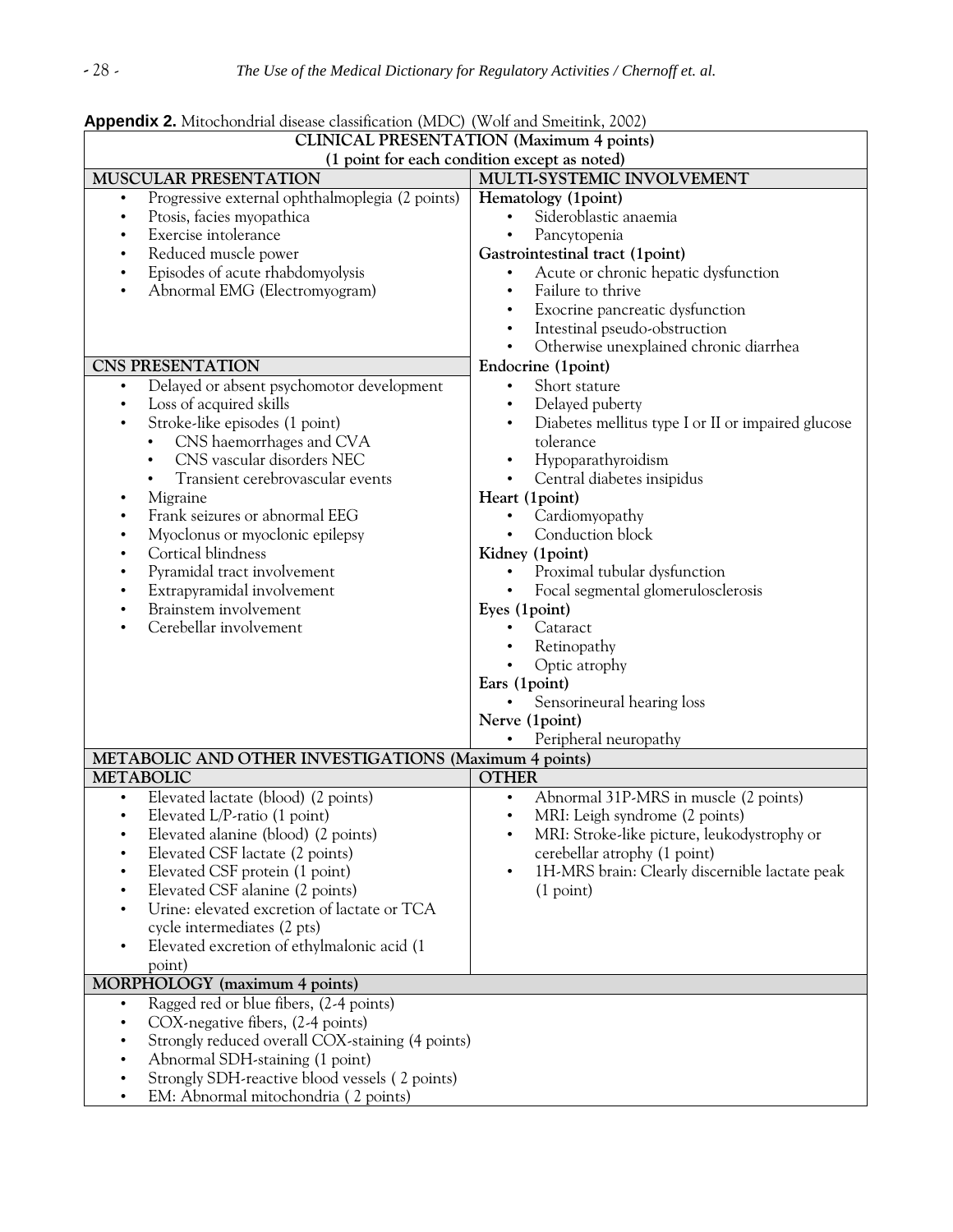MDC Scoring: The total MDC score is the sum of points across clinical (muscular, CNS, Multi-systemic), metabolic and morphological categories. Within each category of symptom presentation (muscular, CNS, or multisystem) each individual condition is eligible for one point of scoring, to a maximum of 2 points in each category of clinical presentation. For additional clinical symptoms or diagnoses from a second category of presenting signs and symptoms, 1 additional clinical point was allowed for either muscular or CNS presentation as the second clinical category, and multi-system involvement as a second category could score 2 additional points. Multisystem involvement as the initial presenting category of clinical signs and symptoms could achieve a maximum score of 3 points, with 1 additional point for CNS or muscular presentation. Scoring for clinical criteria alone cannot exceed 4 points. Metabolic and morphological conditions contribute up to a maximum of 4 additional points each to a maximum total of 12 points. Interpretation of total MDC score: 1 point, respiratory chain disorder unlikely; 2-4 points, respiratory chain disorder possible; 5-7 points, respiratory chain disorder probable; 8-12 points, respiratory chain disorder definite, as described in Wolf and Smeitink (2002).

#### **Appendix 3.** Programs and Datasets

All the programs include temporary SAS formats (mito tmpformat meth.sas) and autoexec.sas, which identifies SAS libraries and default options. All input events met clinician review. See text for further description of the program algorithms. In order to use these programs you will have to replace the path name for the SAS library.

**1. Program: find\_date\_q1\_meth.sas –** Identifies cases for EPF algorithm and whether satisfy major or minor conditions. Finds dates at which criteria are first met.

#### *Input Datasets:*

- master.sas7bdat Patient list, birth year and study entry year
- filtq1.sas7bdat EPF events with condition identifiers

#### *Output Datasets:*

- date fq1.sas7bdat One record per participant, with scoring summary
- datall\_fq1.sas7bdat One record per scorable condition per participant

**2. Program: find\_date\_q2\_meth.sas –** identifies cases for MDC algorithm and computes scores. Finds dates at which reach each score.

#### *Input Datasets:*

- master.sas7bdat Patient list, birth year and study entry year
- s condf.sas7bdat -MDC events with condition identifiers

#### *Output Datasets:*

- date  $fq2.sas7bdat One record per participant,$ with scoring summary
- scor fq2.sas7bdat One record per scorable event per participant
- first.sas7bdat One record per participant with information on first scorable system

**3. Program: mwg2\_score\_meth.sas –** cross tabulates caseness for EPF and MDC algorithms. Computes Cohen"s kappa and McNemar test statistics.

#### *Input Datasets:*

master.sas7bdat date\_fq2.sas7bdat - MDC scoring date\_fq1.sas7bdat - EPF scoring

#### *Output Listing:*

gr2\_score.lst – Cross tabulation with measures of agreement

**4. Program: print\_contents.sas –** SAS proc contents for all datasets

**Appendix 4.** Participating institutions in the U.S.-based multisite cohort study, PACTG 219/219C, between 1993-2004.

The following institutions and clinical site investigators participated in PACTG 219/219C:

University of New Jersey Medical and Dental School - Department of Pediatrics, Division of Allergy, Immunology & Infectious Diseases: *Dr. James Oleske, Dr. Arlene Bardeguez, Dr. Arry Dieudonne, Linda Bettica, Juliette Johnson,* Boston Medical Center, Division of Pediatric Infectious Diseases: *Dr. Stephen I. Pelton, Dr. Ellen R. Cooper, Lauren Kay, Ann Marie Regan,* Med, Children"s Hospital LA - Department of Pediatrics, Division of Clinical Immunology & Allergy: *Dr. Joseph A. Church, Theresa Dunaway,* Long Beach Memorial Medical Center, Miller Children's Hospital: *Dr. Audra Deveikis, Dr. Jagmohan Batra, Susan Marks, Ilaisanee Fineanganofo*, Harbor - UCLA Medical Center - Department of Pediatrics, Division of Infectious Diseases: *Dr. Margaret A. Keller, Dr. Nasser Redjal, Spring Wettgen, Sheryl Sullivan,* Johns Hopkins Hospital & Health System - Department of Pediatrics, Division of Infectious Diseases: *Dr. Nancy Hutton, Beth Griffith, Mary Joyner, Carolyn Keifer,* University of Maryland Medical Center, Division of Pediatric Immunology & Rheumatology: *Dr. Douglas Watson, Dr. John Farley,* Texas Children's Hospital, Allergy & Immunology Clinic: *Dr. Mary E. Paul, Chivon D. Jackson, Faith Minglana, Dr. Heidi Schwarzwald,* Cook County Hospital: *Dr. Kenneth M. Boyer, Dr. Jamie Martinez, Dr. James B. McAuley, Maureen Haak,* Children's Hospital of Columbus, Ohio: *Dr. Michael Brady, Dr. Katalin Koranyi, Jane Hunkler, Charon Callaway*, University of Miami Miller School of Medicine, Division of Pediatric Immunology & Infectious Disease: *Dr. Gwendolyn B. Scott, Dr. Charles D. Mitchell, Dr. Claudia Florez, Joan Gamber,* University of California San Francisco School of Medicine, Department of Pediatrics: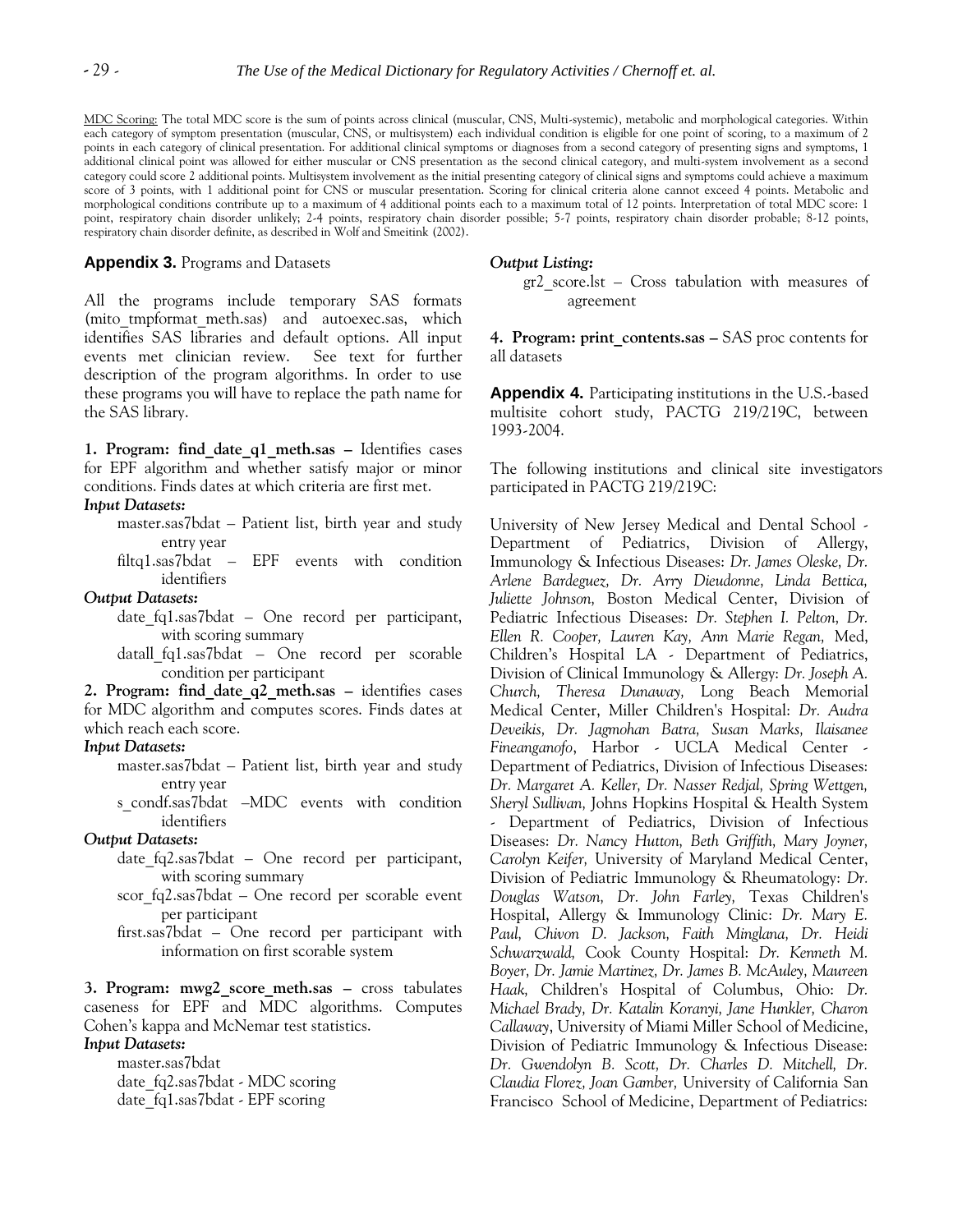*Dr. Diane W. Wara, Dr. Ann Petru, Nicole Tilton, Mica Muscat,* Children's Hospital & Research Center Oakland, Pediatric Clinical Research Center & Research Lab: *Dr. Ann Petru, Teresa Courville, Karen Gold, Katherine Eng,*  University of California San Diego Mother, Child & Adolescent HIV Program: *Dr. Stephen A. Spector, Dr. Rolando M. Viani, Mary Caffery, Kimberly Norris*, Duke University School of Medicine - Department of Pediatrics, Children's Health Center: *Margaret Donnelly, Dr. Kathleen McGann, Carole Mathison, John Swetnam*, University of North Carolina at Chapel Hill School of Medicine - Department of Pediatrics, Division of Immunology and Infectious Diseases: *Dr. Tom Belhorn, Jean Eddleman, Betsy Pitkin,* Schneider Children"s Hospital: *Dr. Vincent R. Bonagura, Dr. Susan Schuval, Dr. Blanka Kaplan, Dr. Constance Colter,* Harlem Hospital Center: *Dr. Elaine J. Abrams, Maxine Frere, Delia Calo*, New York University School of Medicine, Division of Pediatric Infectious Diseases: *Dr. William Borkowsky, Nagamah Deygoo, Maryam Minter, Seham Akleh,* Children's National Medical Center, ACT: *Diana Dobbins, Deidre Wimbley, Dr. Lawrence D'Angelo, Hans Spiegel,* University of Washington School of Medicine - Children's Hospital and Regional Medical Center: *Dr. Ann J. Melvin, Kathleen M. Mohan, Michele Acker, Suzanne Phelps,* University of Illinois College of Medicine at Chicago, Department of Pediatrics: *Dr. Kenneth C. Rich, Dr. Karen Hayani, Julia Camacho,* Yale University School of Medicine - Department of Pediatrics, Division of Infectious Disease: *Dr. Warren A. Andiman, Leslie Hurst, Dr. Janette de Jesus, Donna Schroeder,* SUNY at Stony Brook School of Medicine, Division of Pediatric Infectious Diseases: *Denise Ferraro, Jane Perillo, Michele Kelly,* Howard University Hospital, Department of Pediatrics & Child Health: *Dr. Sohail Rana, Dr. Helga Finke, Patricia Yu, Dr. Jhoanna Roa,* LA County/University of Southern California Medical Center: *Dr. Andrea Kovacs, Dr. James Homans, Dr. Michael Neely, Dr. LaShonda Spencer,* University of Florida Health Science Center Jacksonville, Division of Pediatric Infectious Disease & Immunology: *Dr. Mobeen H. Rathore, Dr. Ayesha Mirza, Kathy Thoma, Almer Mendoza,* North Broward Hospital District, Children's Diagnostic & Treatment Center: *Dr. Ana M. Puga, Dr. Guillermo Talero, James Blood, Stefanie Juliano,* University of Rochester Medical Center, Golisano Children's Hospital: *Dr. Geoffrey A. Weinberg, Barbra Murante, Susan Laverty, Dr. Francis Gigliotti*, Medical College of Virginia: *Dr. Suzanne R. Lavoie, Tima Y. Smith*, St. Jude Children's Research Hospital, Department of Infectious Diseases*: Dr. Aditya Gaur, Dr. Katherine Knapp, Dr. Nehali Patel, Marion Donohoe*, University of Puerto Rico, U. Children"s Hospital AIDS: *Dr. Irma L. Febo, Dr. Licette Lugo, Ruth Santos, Ibet Heyer,* Children's Hospital of Philadelphia, Center for Pediatric & Adolescent AIDS: *Dr. Steven D. Douglas, Dr. Richard M. Rutstein, Carol A. Vincent,*  Patricia C. Coburn, St. Christopher's Hospital for Children/Drexel University College of Medicine*: Dr. Jill Foster, Dr. Janet Chen, Dr. Daniel Conway, Dr. Roberta Laguerre,* Bronx-Lebanon Hospital Center, Infectious Diseases: *Dr. Emma Stuard, Caroline Nubel, Dr. Stefan Hagmann, Dr. Murli Purswani,* New York Medical College/Metropolitan Hospital Center: *Dr. Mahrukh Bamji, Dr. Indu Pathak, Dr. Savita Manwani, Dr. Ekta Patel*, University of Massachusetts Memorial Children's Medical School, Department of Pediatrics: *Dr. Katherine Luzuriaga, Dr. Richard Moriarty,* Baystate Health, Baystate Medical Center: *Dr. Barbara W. Stechenberg, Dr. Donna J. Fisher, Dr. Alicia M. Johnston, Maripat Toye*, Connecticut Children's Medical Center: *Dr. Juan C. Salazar, Kirsten Fullerton, Gail Karas,* Medical College of Georgia School of Medicine, Department of Pediatrics, Division of Infectious Disease: *Dr. Stuart Foshee, Dr. Chitra S. Mani, Dr. Deniis L. Murray, Dr. Christopher White,* University of South Alabama College of Medicine, Southeast Pediatric ACTU: *Dr. Mary Y. Mancao, Dr. Benjamin Estrada*, LSU Health Sciences Center: *Dr. Ronald D. Wilcox*, Tulane University Health Sciences Center: *Dr. Margarita Silio, Dr. Thomas Alchediak, Cheryl Borne, Shelia Bradford*, St. Josephs Hospital and Medical Center, Cooper University Hospital - Children's Hospital Boston, Division of Infectious Diseases, David Geffen School of Medicine at UCLA - Department of Pediatrics, Division of Infectious Diseases, Children's Hospital of Orange County, Children's Memorial Hospital - Department of Pediatrics, Division of Infectious Disease, University of Chicago - Department of Pediatrics, Division of Infectious Disease, Mt. Sinai Hospital Medical Center - Chicago, Women"s & Children"s HIV Program, Columbia University Medical Center, Pediatric ACTU, Incarnation Children"s Center, Cornell University, Division of Pediatric Infectious Diseases & Immunology, University of Miami Miller School of Medicine - Jackson Memorial Hospital, Bellevue Hospital (Pediatric), San Francisco General (Pediatric), Phoenix Children's Hospital, Metropolitan Hospital Center (N.Y.), University of Cincinnati, SUNY Downstate Medical Center, Children's Hospital at Downstate, North Shore University Hospital, Jacobi Medical Center, University of South Florida Department of Pediatrics, Division of Infectious Diseases, Cornell University, Oregon Health & Science University - Department of Pediatrics, Division of Infectious Diseases, Children's Hospital of the King's Daughters, Infectious Disease, Lincoln Medical & Mental Health Center, Mt. Sinai School of Medicine, Division of Pediatric Infectious Diseases, Emory University Hospital, San Juan City Hospital, UMDNJ - Robert Wood Johnson, Ramon Ruiz Arnau University Hospital,